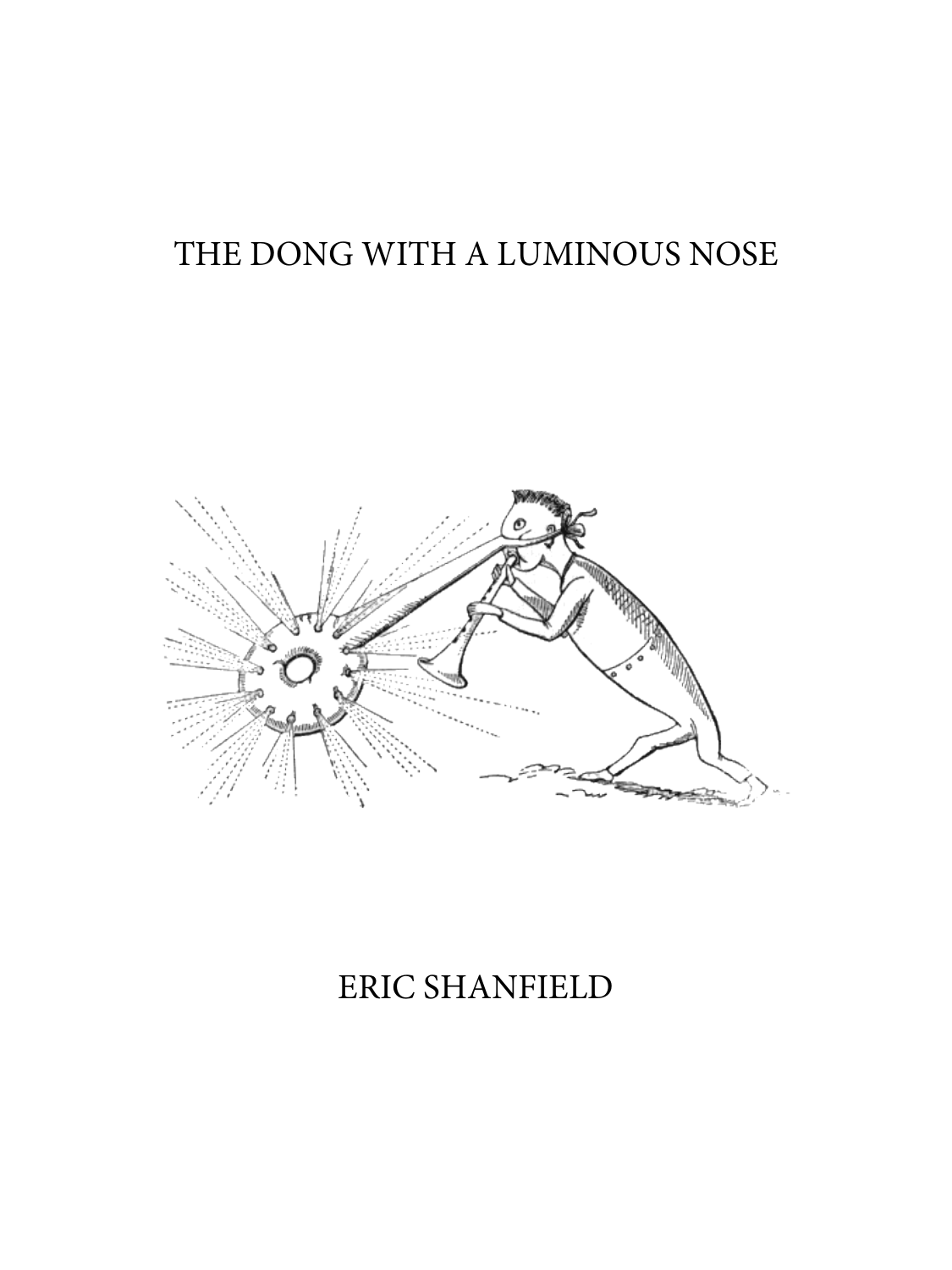ENS.2007.2 | 2007/2011 | 12'

### ERIC SHANFIELD

poem by Edward Lear

Voice

Piano 4-Hands (Pianists also sing)

*The Music of the Spheres* was a weird piece from 2007 setting four rhyming, metered narrative poems from the nineteenth century for voice with synths and drums or electronics. I ahd wanted to emphasize the similarities between contemporary popular music and earlier centuries' romantic ballads, but never felt satisfied with the several versions I had made of the original score.

Of the original four movements, the first and most substantial, a setting of Edward Lear's darkling nonsense poem *The Dong With A Luminous Nose*, was by far my favorite, and I wanted to make a transcription for acoustic instruments that would nevertheless retain the melodic, harmonic, and rhythmic flavor of the original. This version for voice with piano four-hands is the result. Hopefully it's as much fun to listen to as it was to write.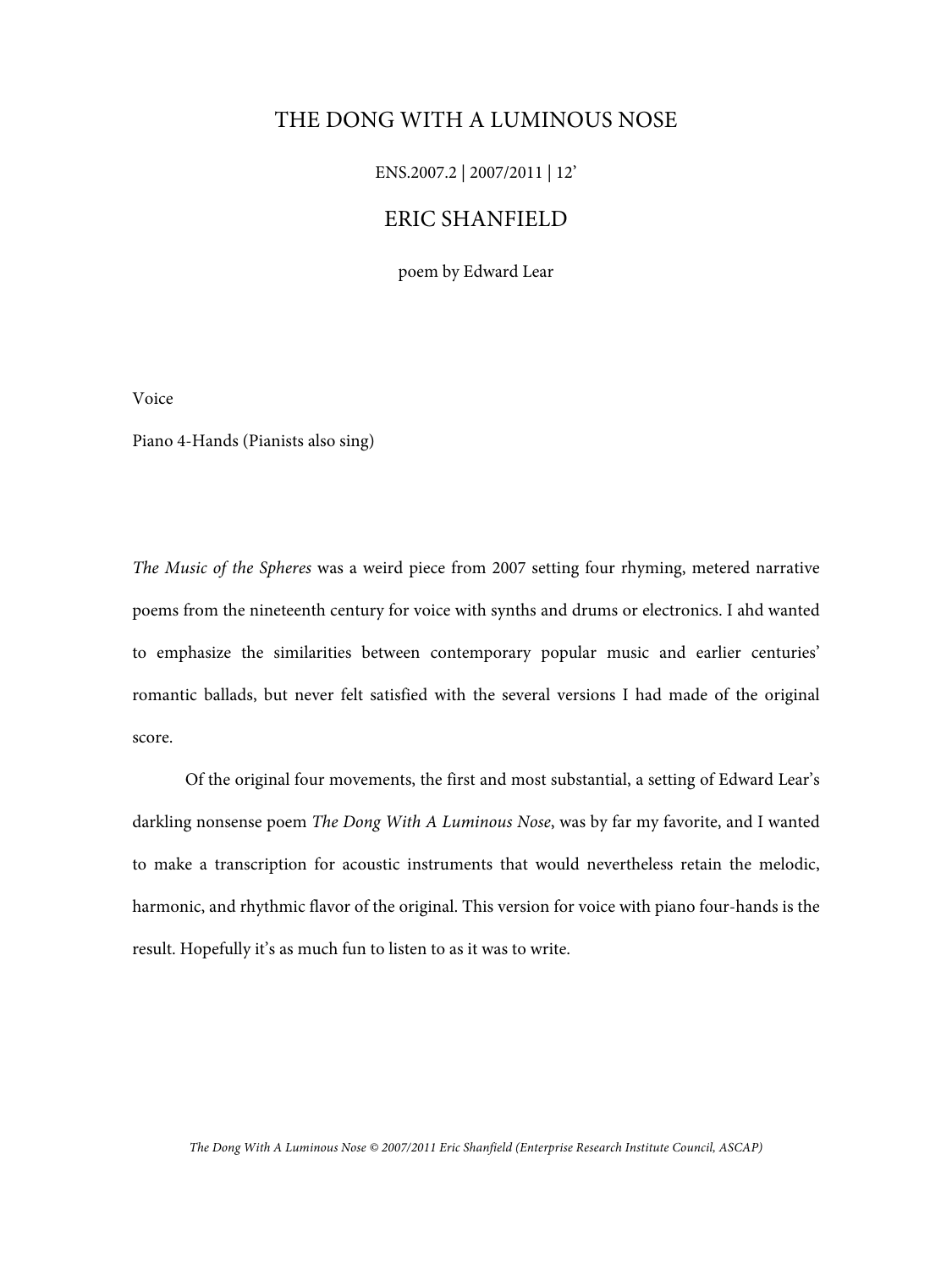#### **The Dong with a Luminous Nose** Edward Lear

When awful darkness and silence reign Over the great Gromboolian plain, Through the long, long wintry nights; - When the angry breakers roar As they beat on the rocky shore; - When Storm-clouds brood on the towering heights Of the Hills of the Chankly Bore: -

Then, through the vast and gloomy dark, There moves what seems a fiery spark, A lonely spark with silvery rays Piercing the coal-black night, - A Meteor strange and bright: - Hither and thither the vision strays, A single lurid light.

Slowly it wanders, - pauses, - creeps, - Anon it sparkles, - flashes and leaps; And ever as onward it gleaming goes A light on the Bong-tree stems it throws. And those who watch at that midnight hour From Hall or Terrace, or lofty Tower, Cry, as the wild light passes along, - 'The Dong! – the Dong! The wandering Dong through the forest goes! The Dong! the Dong! The Dong with a luminous Nose!

Long years ago The Dong was happy and gay, Till he fell in love with a Jumbly Girl Who came to those shores one day. For the Jumblies came in a sieve, they did, - Landing at eve near the Zemmery Fidd Where the Oblong Oysters grow, And the rocks are smooth and gray. And all the woods and the valleys rang With the chorus they daily and nightly sang, - *'Far and few, far and few, Are the lands where the Jumblies live; Their heads are green, and their hands are blue, And they went to sea in a sieve.'*

Happily, happily passed those days! While the cheerful Jumblies staid; They danced in circlets all night long, To the plaintive pipe of the lively Dong, In moonlight, shine, or shade. For day and night he was always there By the side of the Jumbly Girl so fair, With her sky-blue hands, and her sea-green hair. Till the morning came of that hateful days When the Jumblies sailed in their sieve away, And the Dong was left on the cruel shore Gazing – gazing for evermore, - Ever keeping his weary eyes on That pea-green sail on the far horizon, -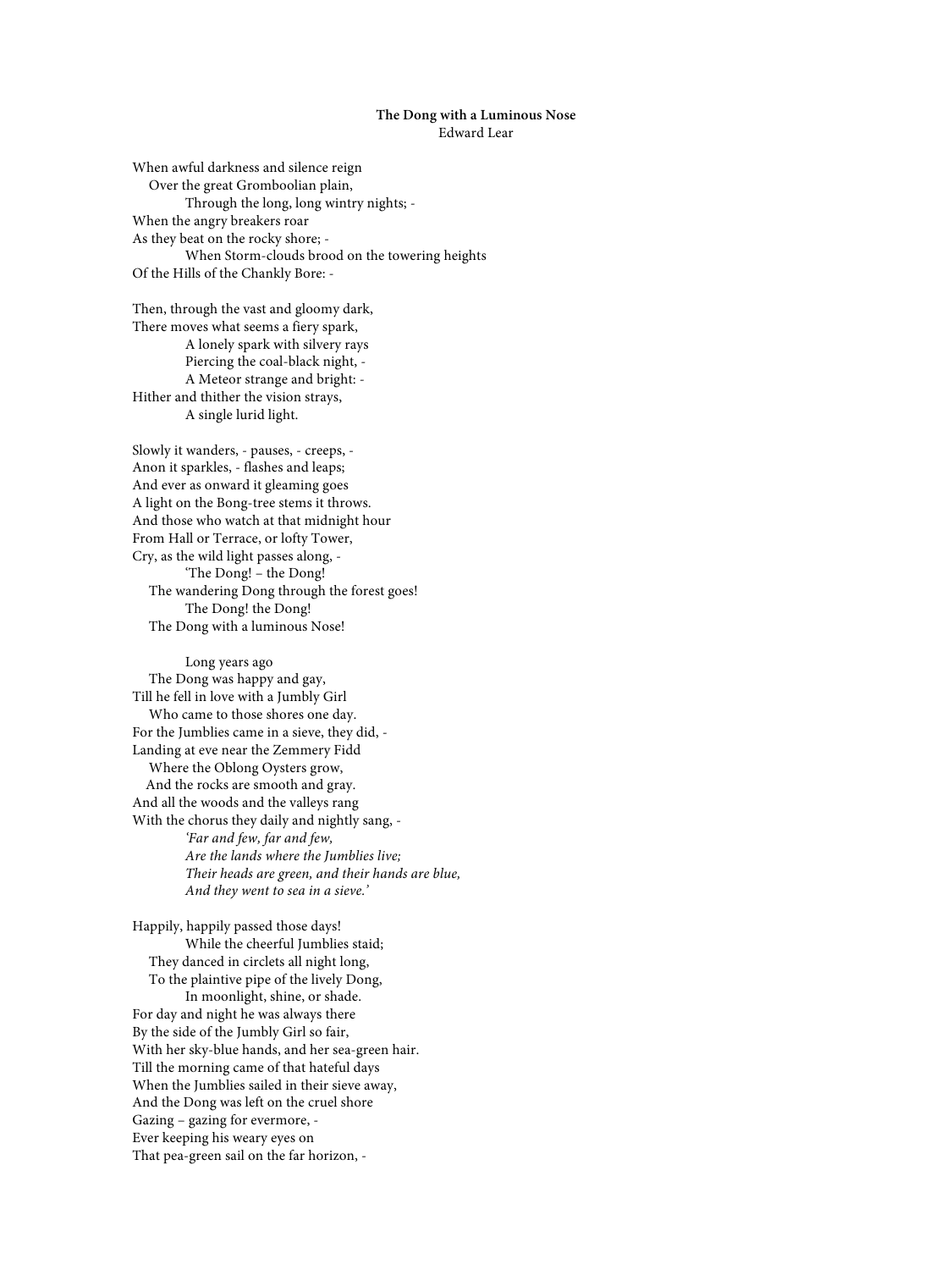Singing the Jumbly Chorus still As he sate all day on the grassy hill, - *'Far and few, far and few, Are the lands where the Jumblies lives; Their heads are green, and their hands are blue, And they went to sea in a sieve.'*

But when the sun was low in the West, The Dong arose and said; - - 'What little sense I once possessed Has quite gone out of my head!; - And since that day he wanders still By lake and forest, marsh and hill, Singing – 'O somewhere, in valley or plain Might I find my Jumbly Girl again! For ever I'll seek by lake and shore Till I find my Jumbly Girl once more!'

Playing a pipe with silvery squeaks, Since then his Jumbly Girl he seeks, And because by night he could not see, He gathered the bark of the Twangum Tree On the flowery plain that grows. And he wove him a wondrous Nose, - A Nose as strange as a Nose could be! Of vast proportions and painted red, And tied with cords to the back of his head. - In a hollow rounded space it ended With a luminous Lamp within suspended, All fenced about With a bandage stout To prevent the wind from blowing it out; - And with holes all round to send the light, In gleaming rays on the dismal night.

And now each night, and all night long, Over those plains still roams the Dong; And above the wail of the Chimp and Snipe You may hear the squeak of his plaintive pipe While ever he seeks, but seeks in vain To meet with his Jumbly Girl again; Lonely and wild – all night he goes, - The Dong with a luminous Nose! And all who watch at the midnight hour, From Hall or Terrace, or lofty Tower, Cry, as they trace the Meteor bright, Moving along through the dreary night, - 'This is the hour when forth he goes, The Dong with a luminous Nose! Yonder – over the plain he goes; He goes! He goes; The Dong with a luminous Nose!'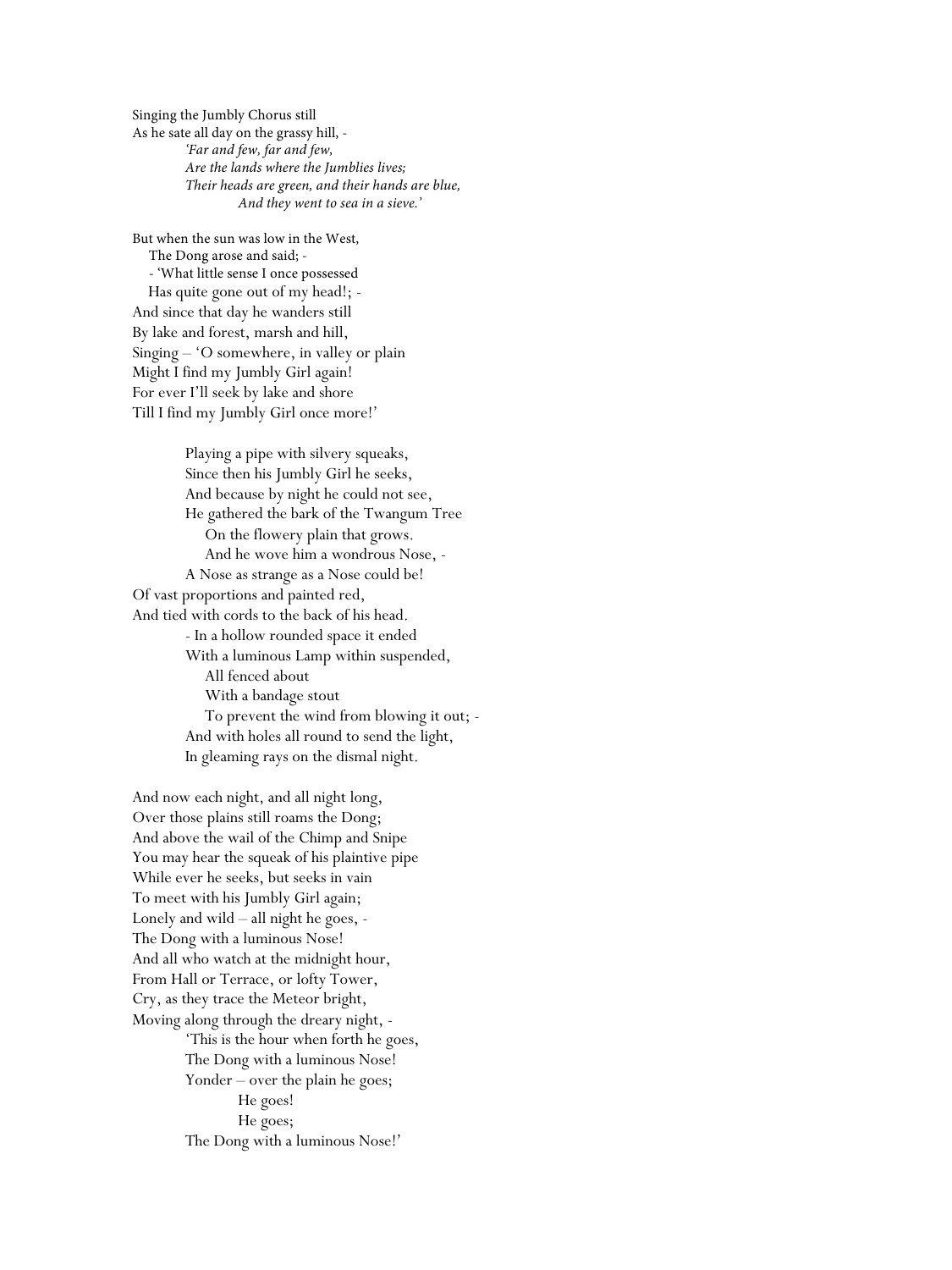# Edward Lear **THE DONG WITH <sup>A</sup> LUMINOUS NOSE**

Eric Shanfield





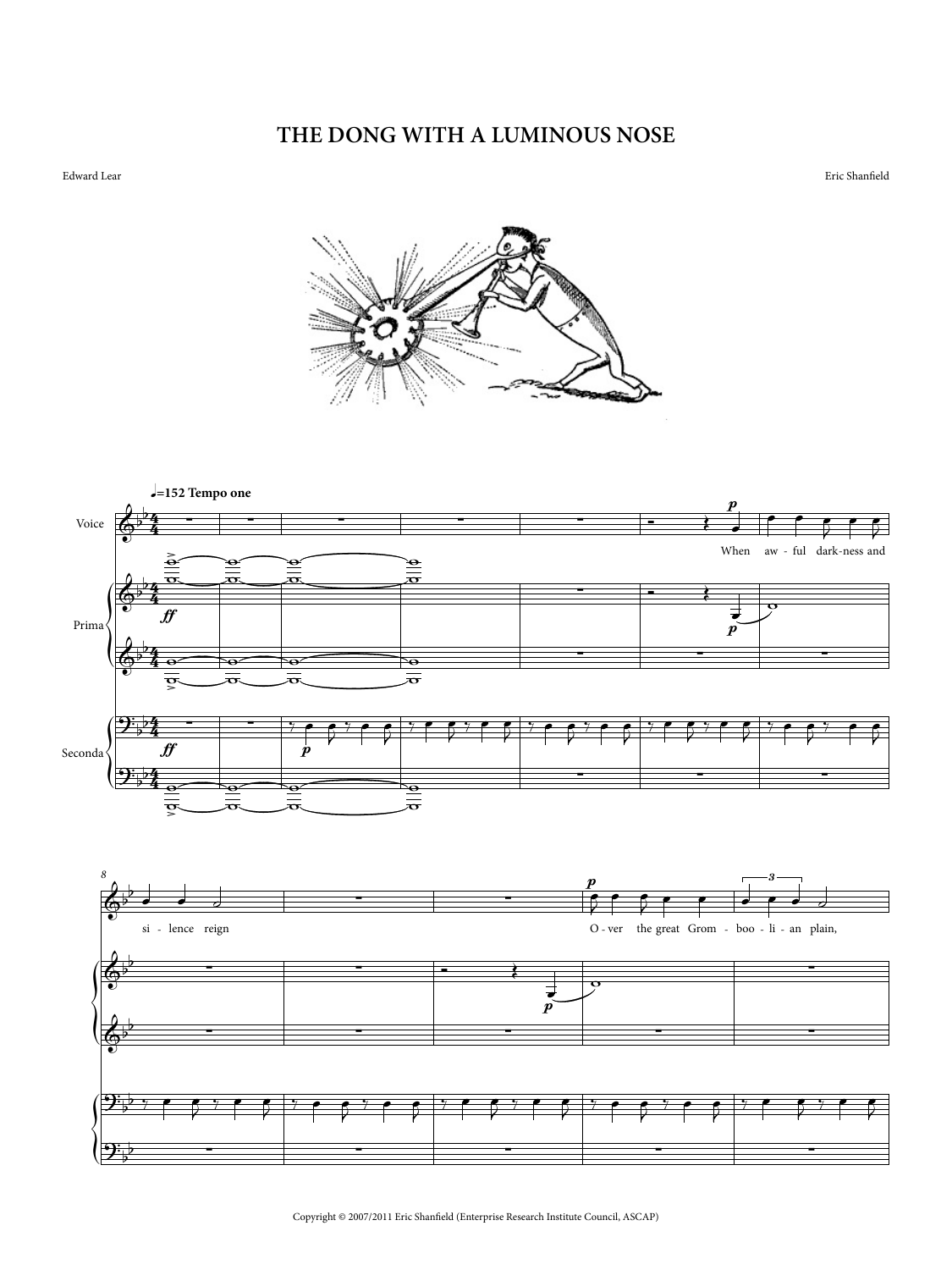



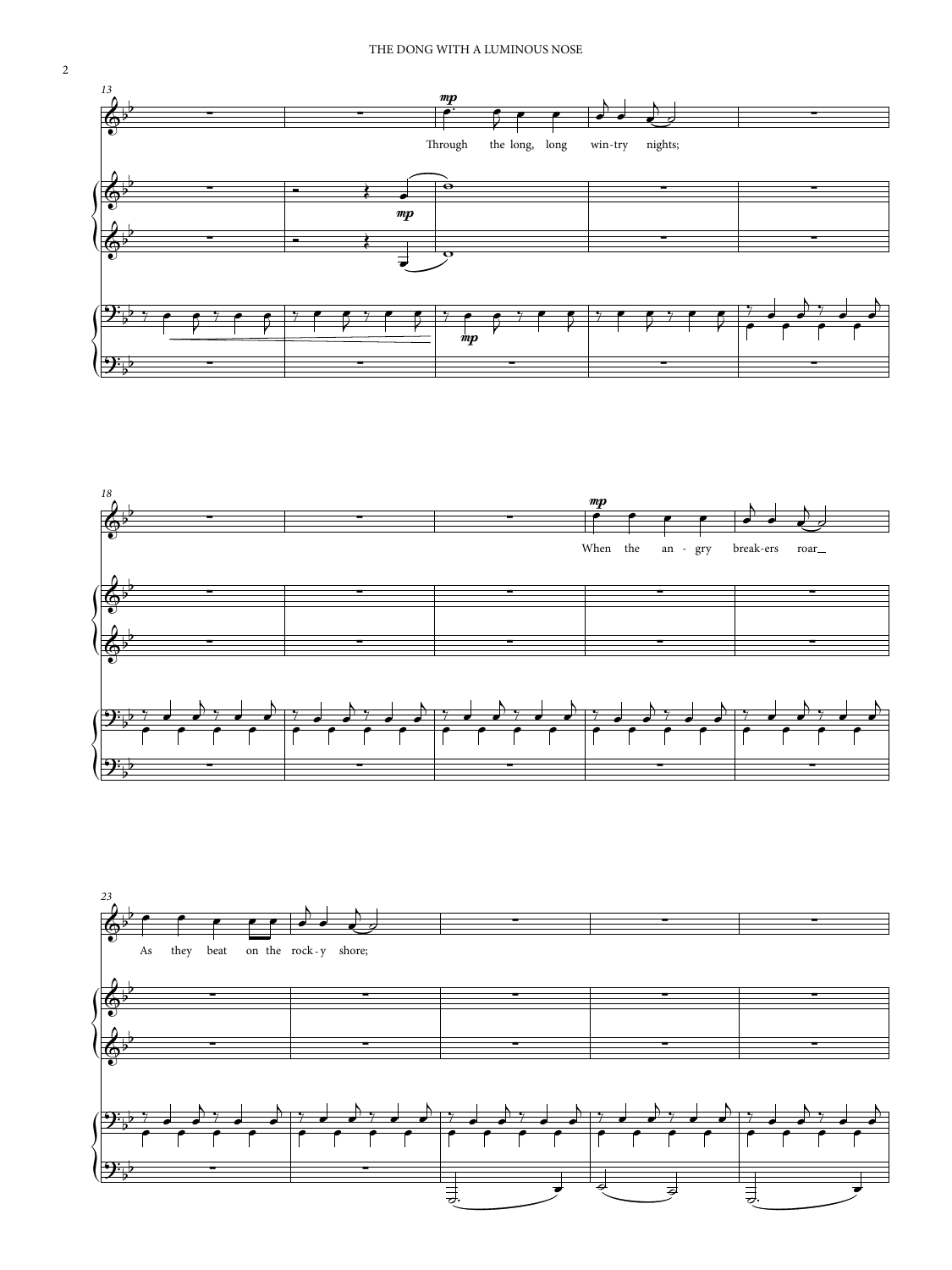



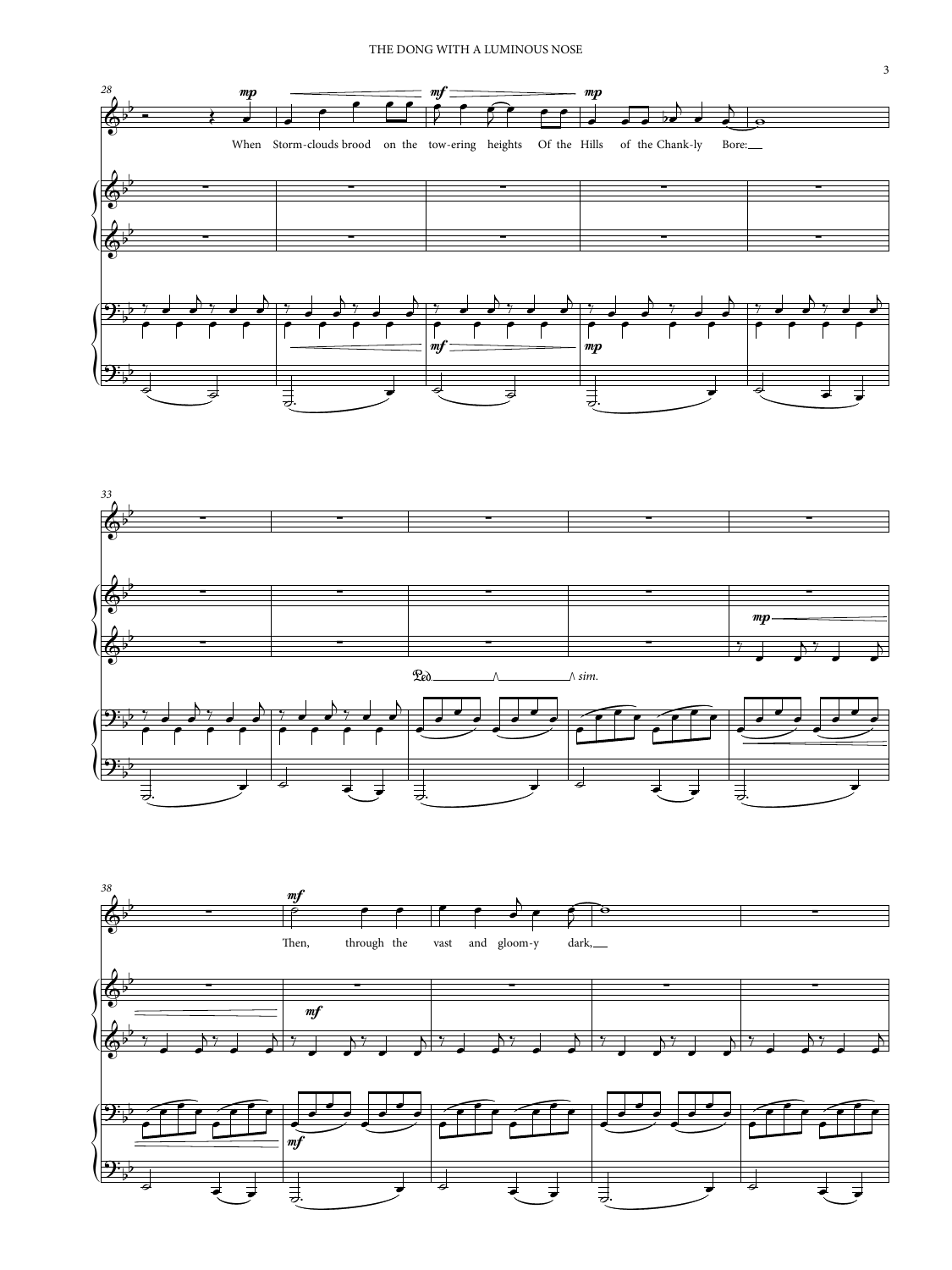



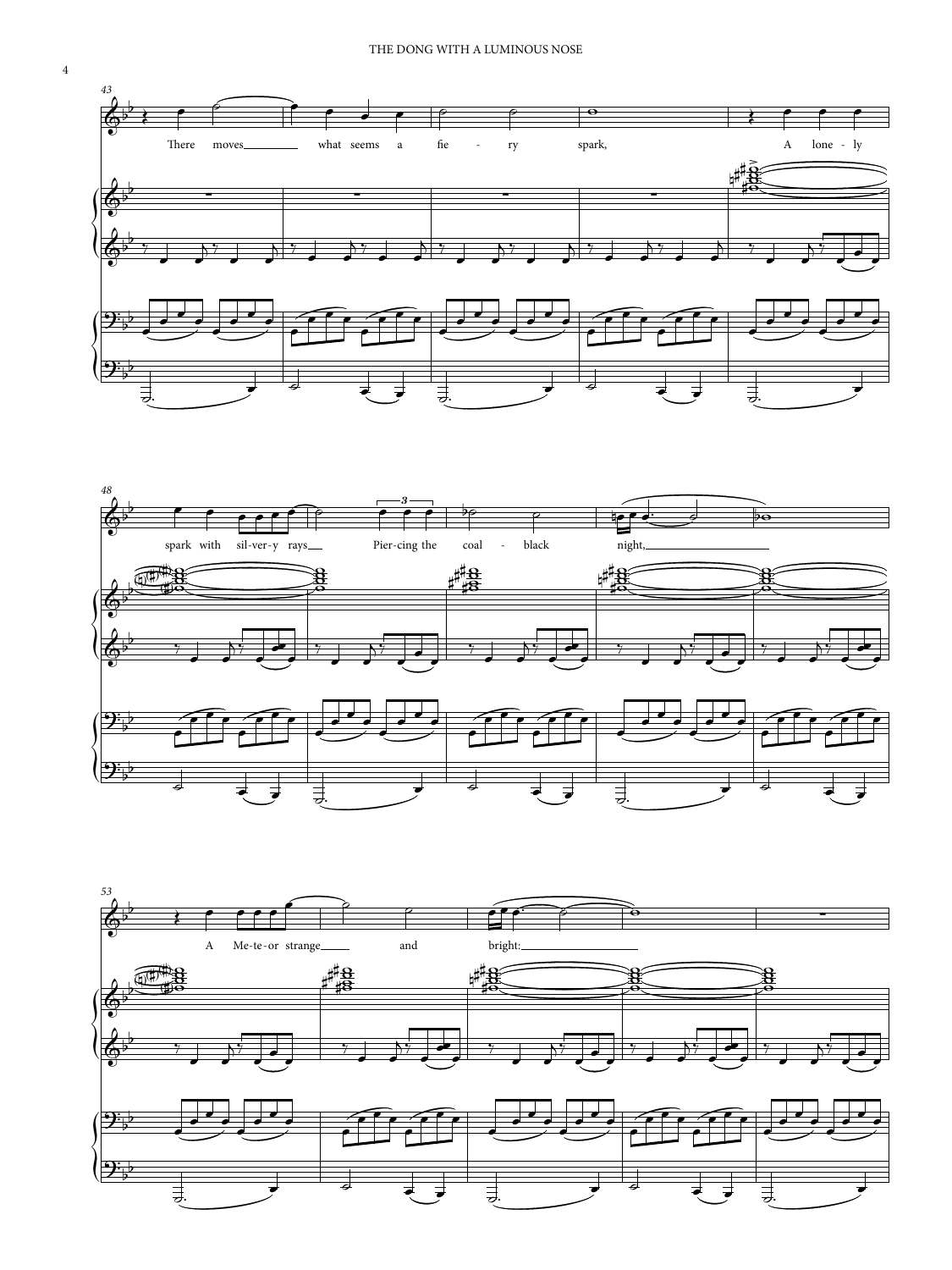





 $\overline{5}$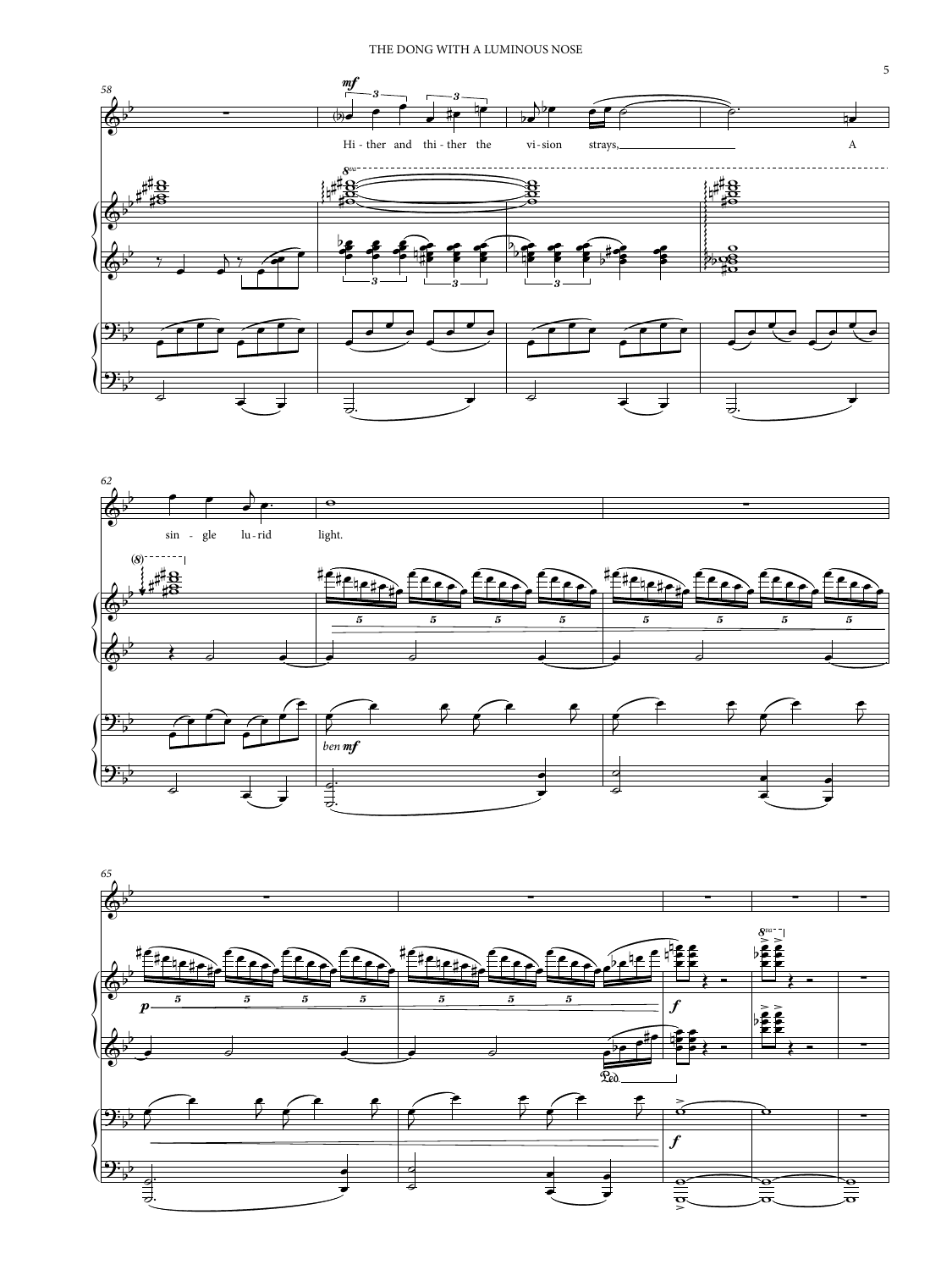



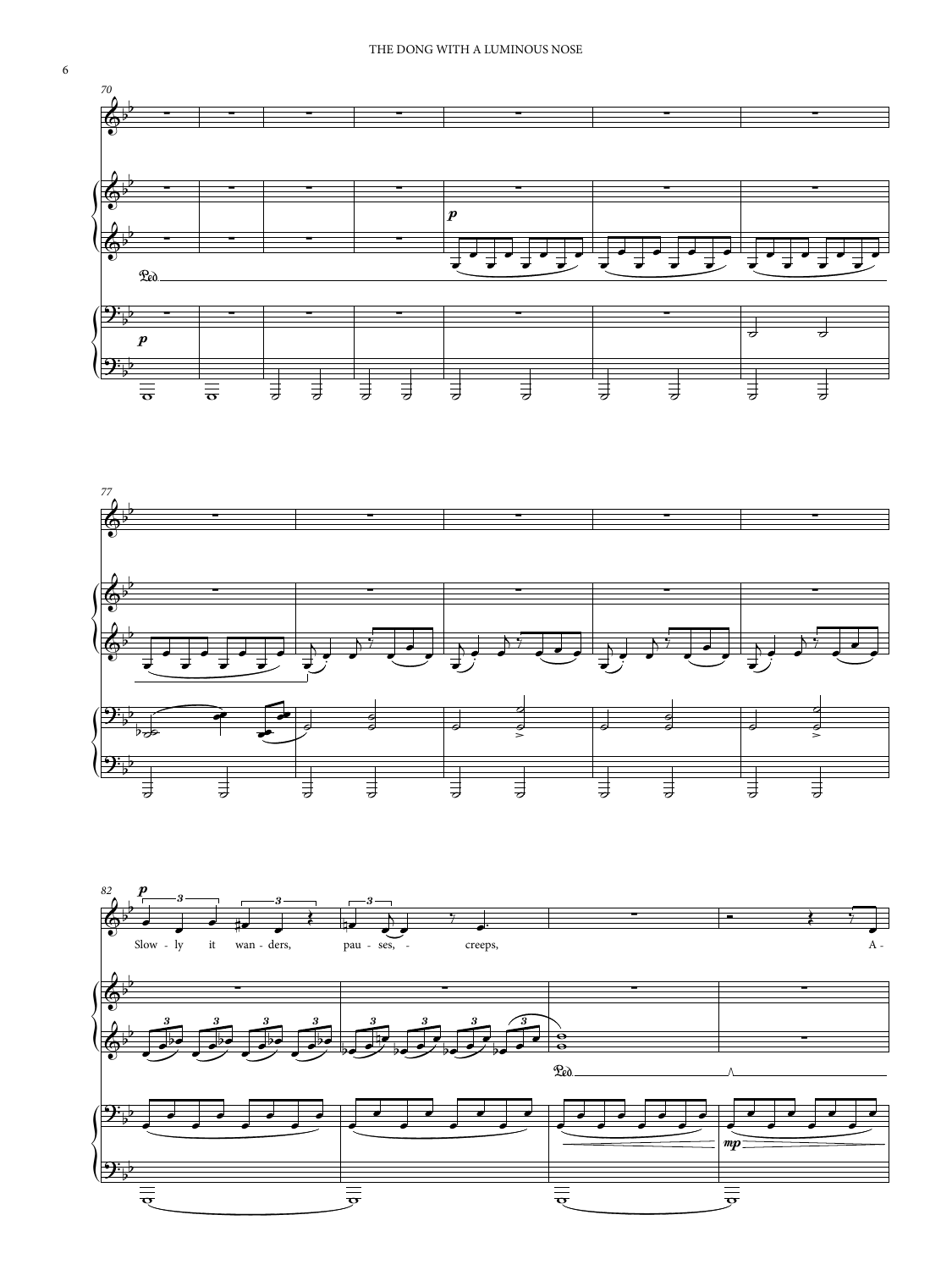



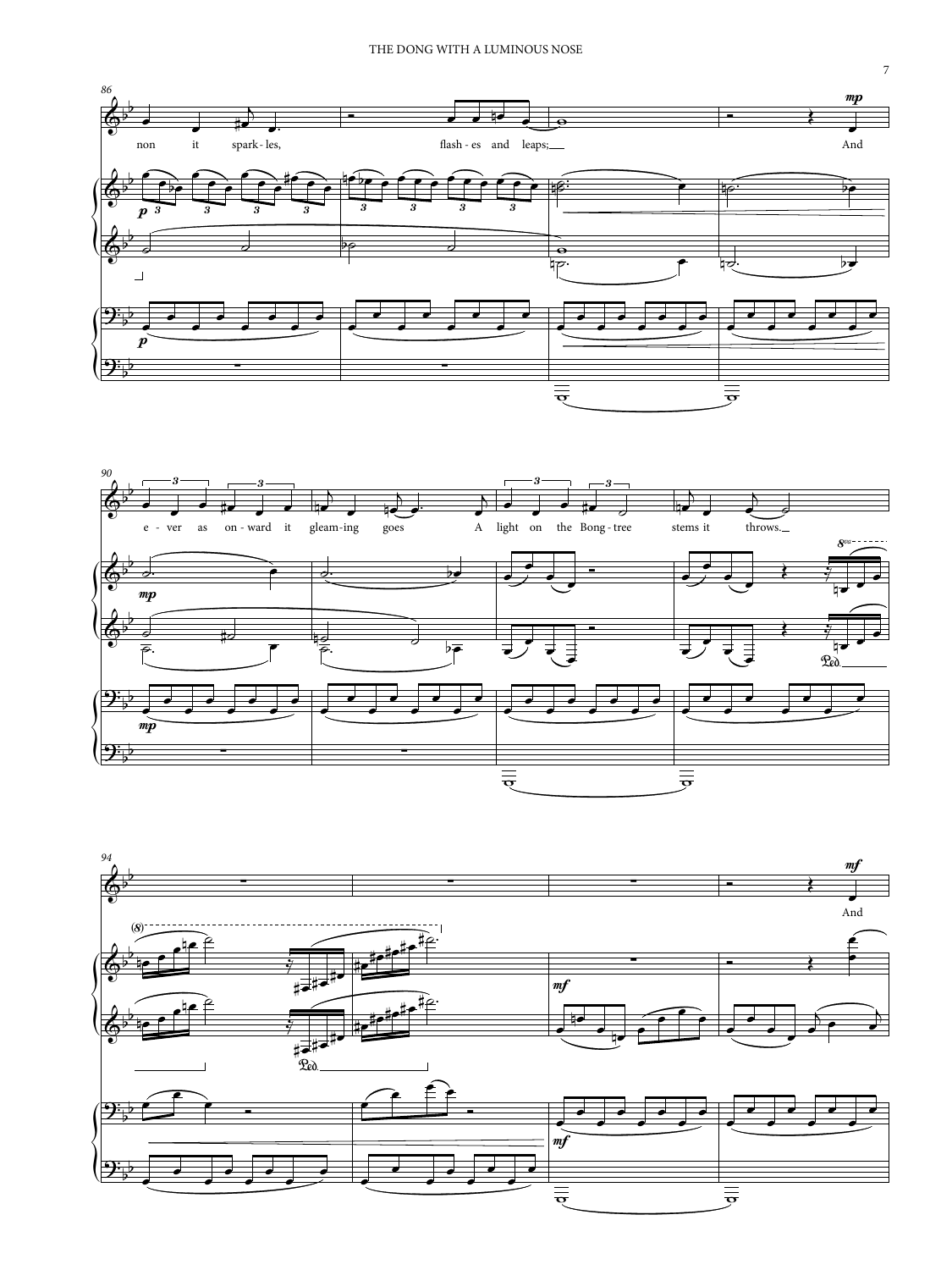



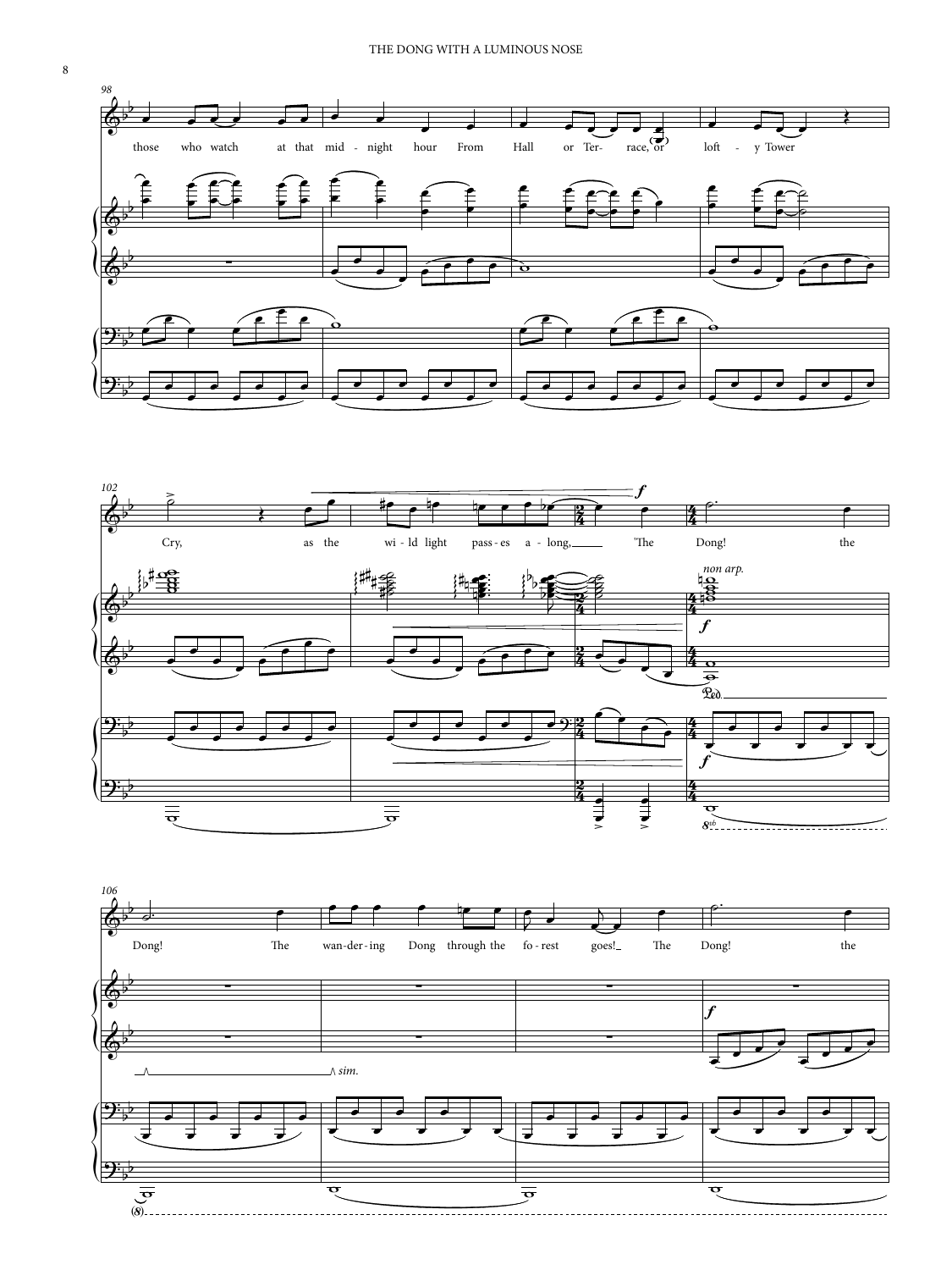



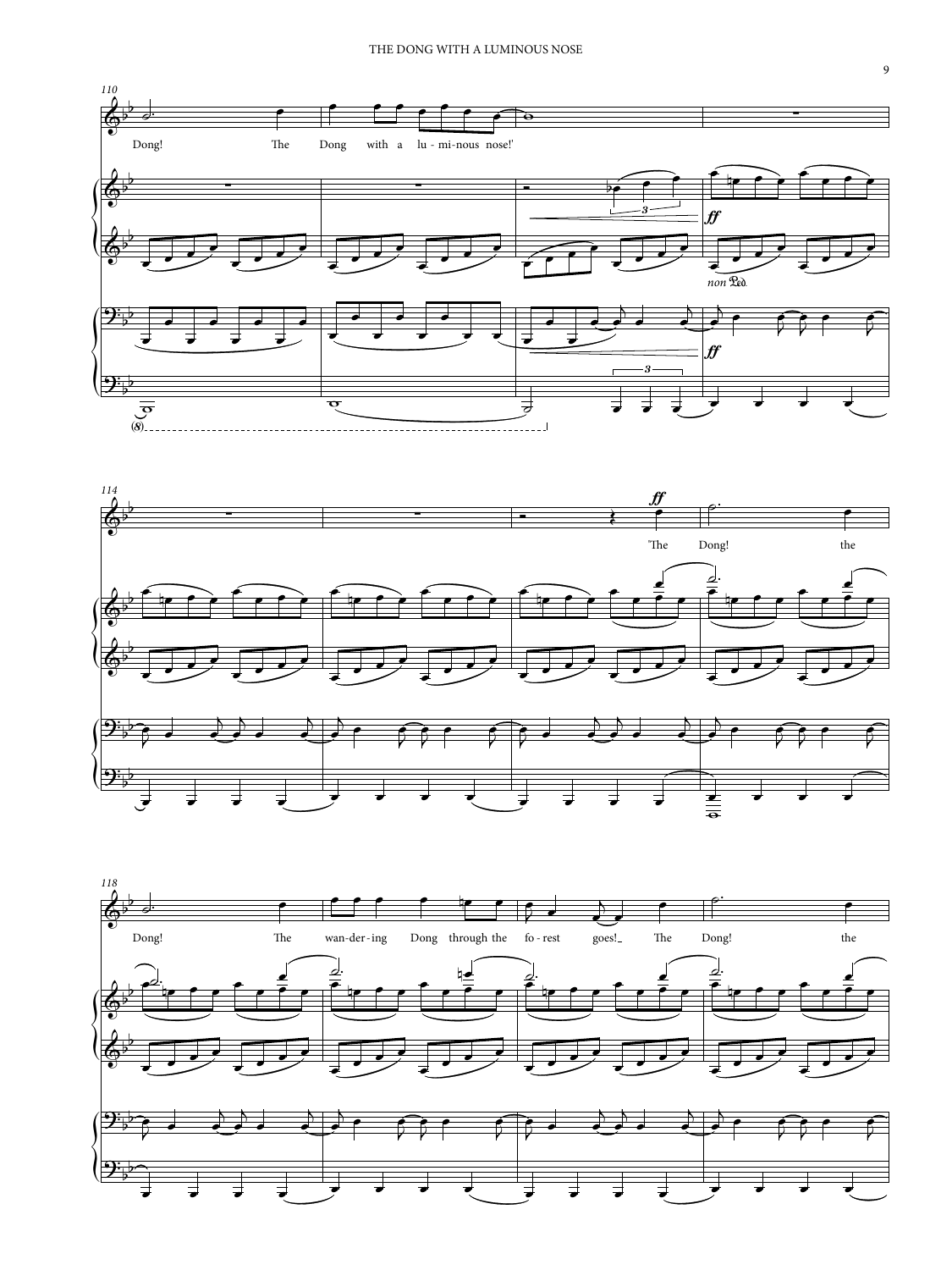





 $10\,$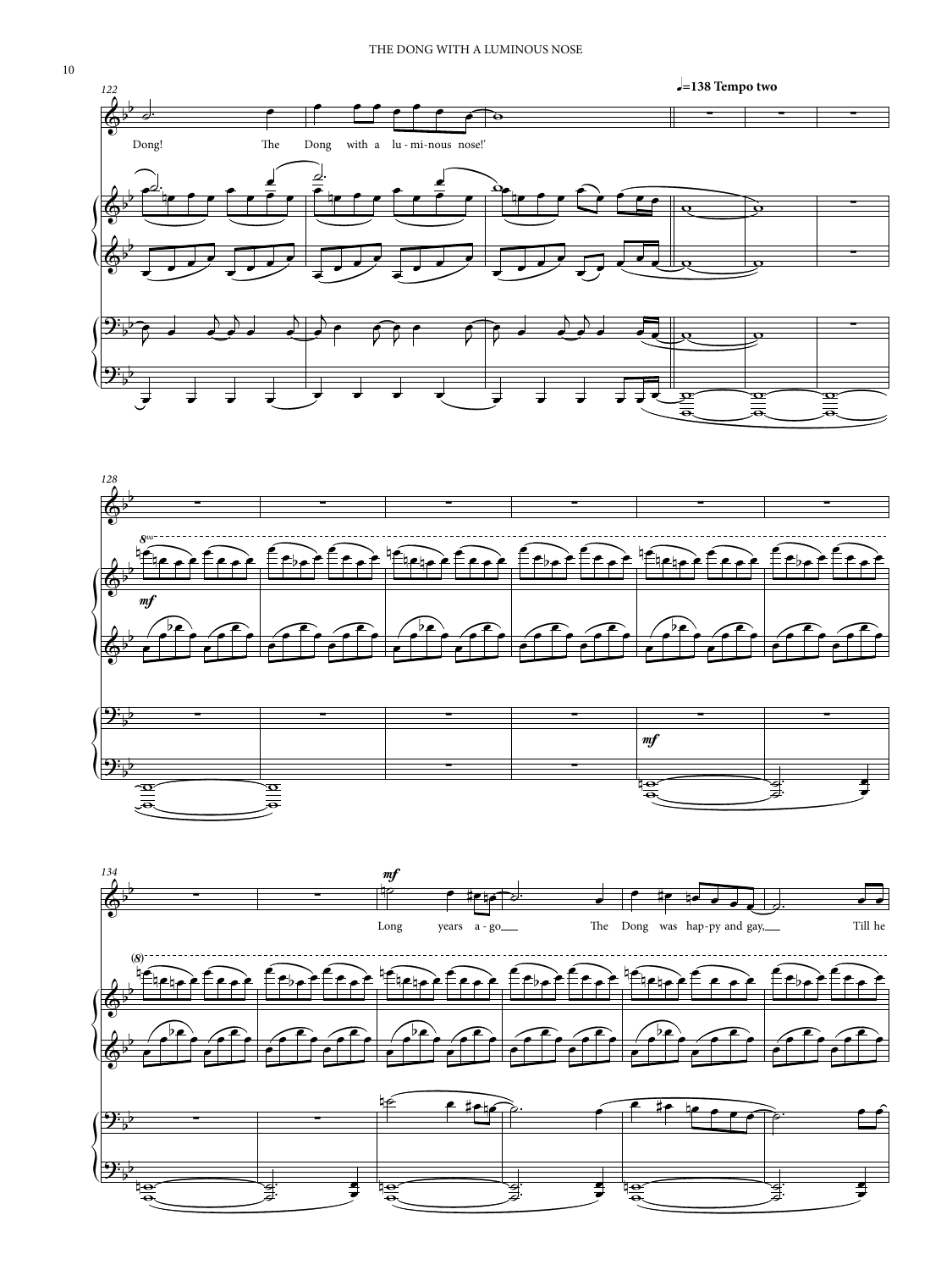



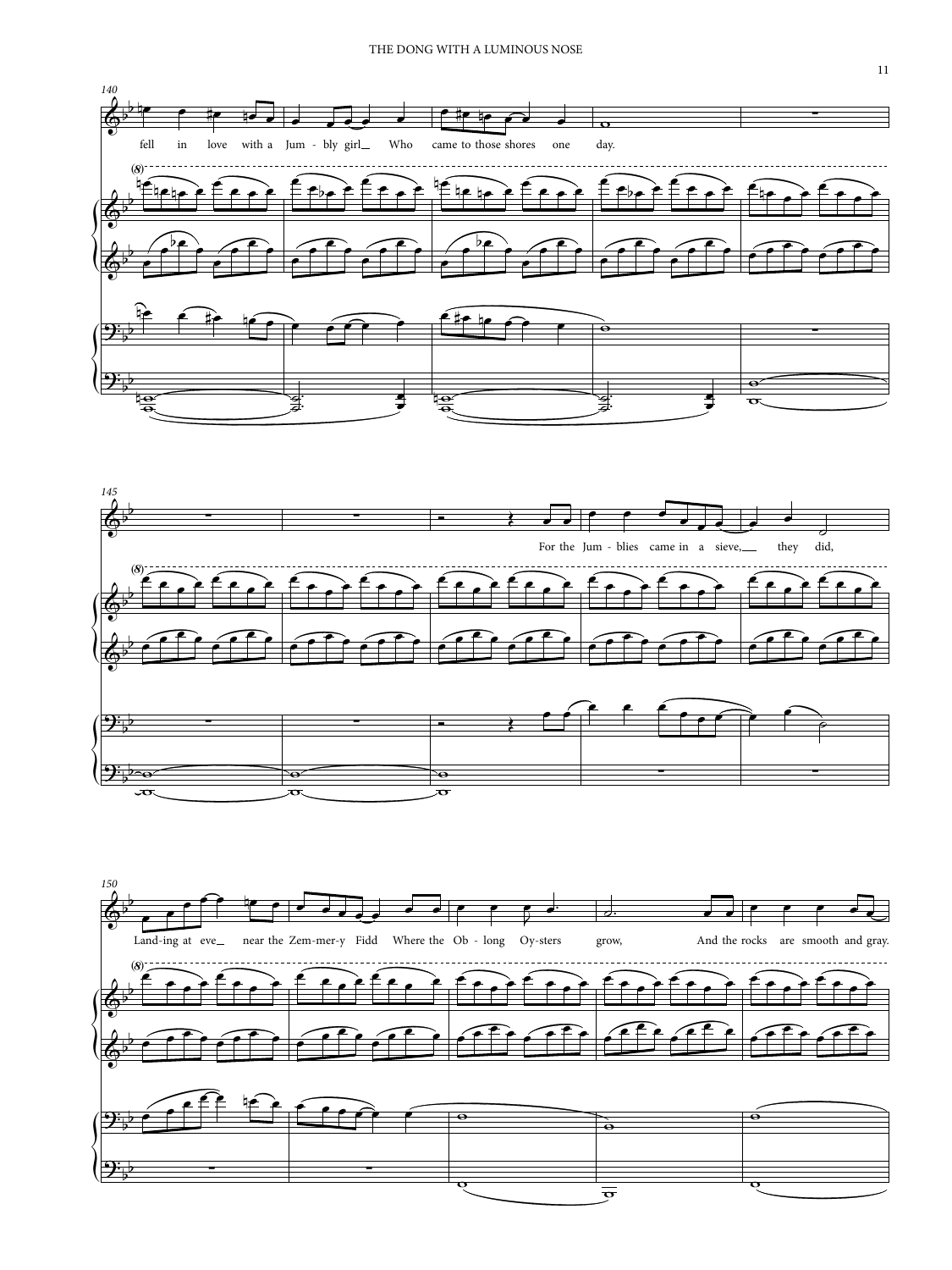



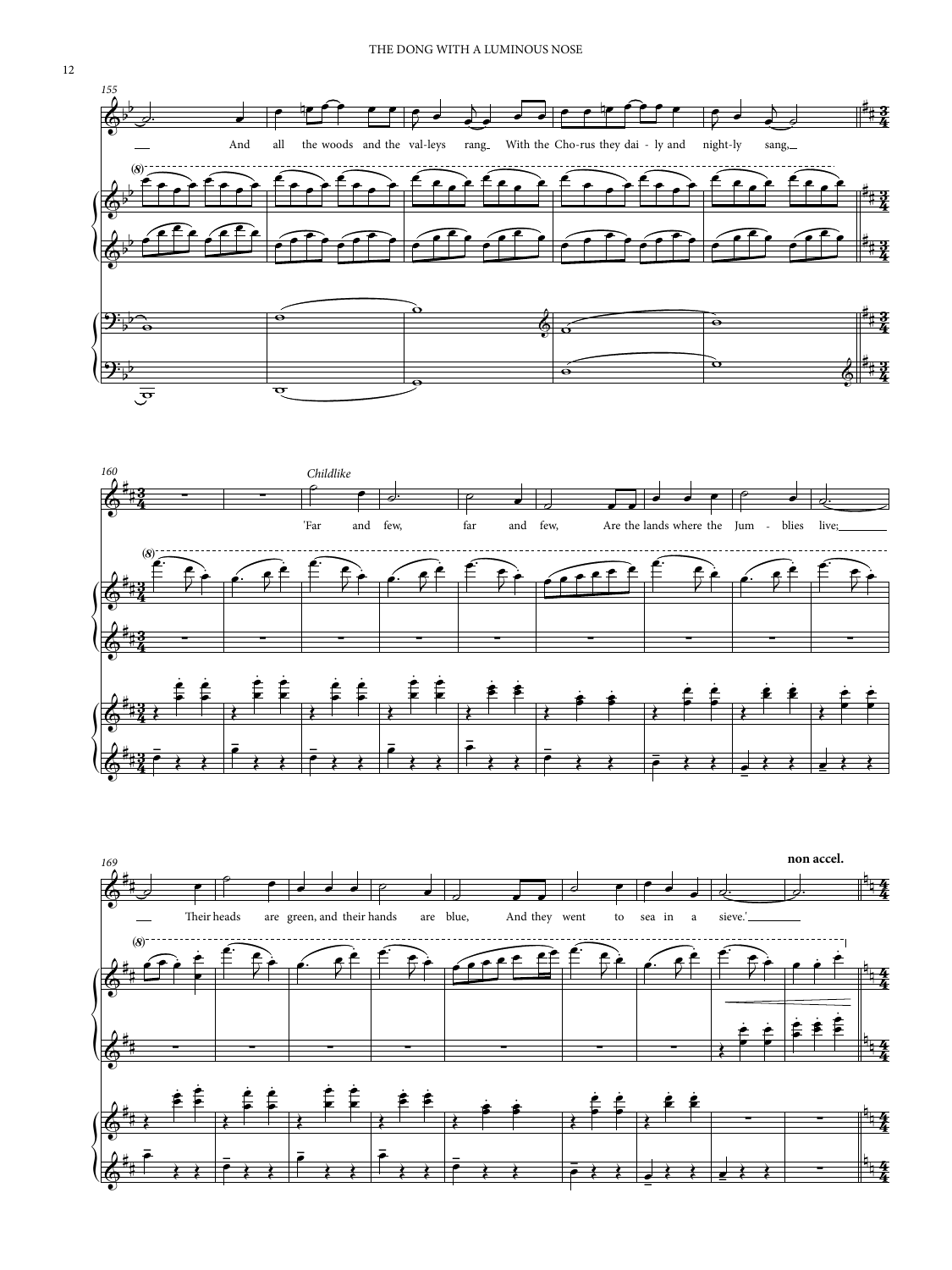



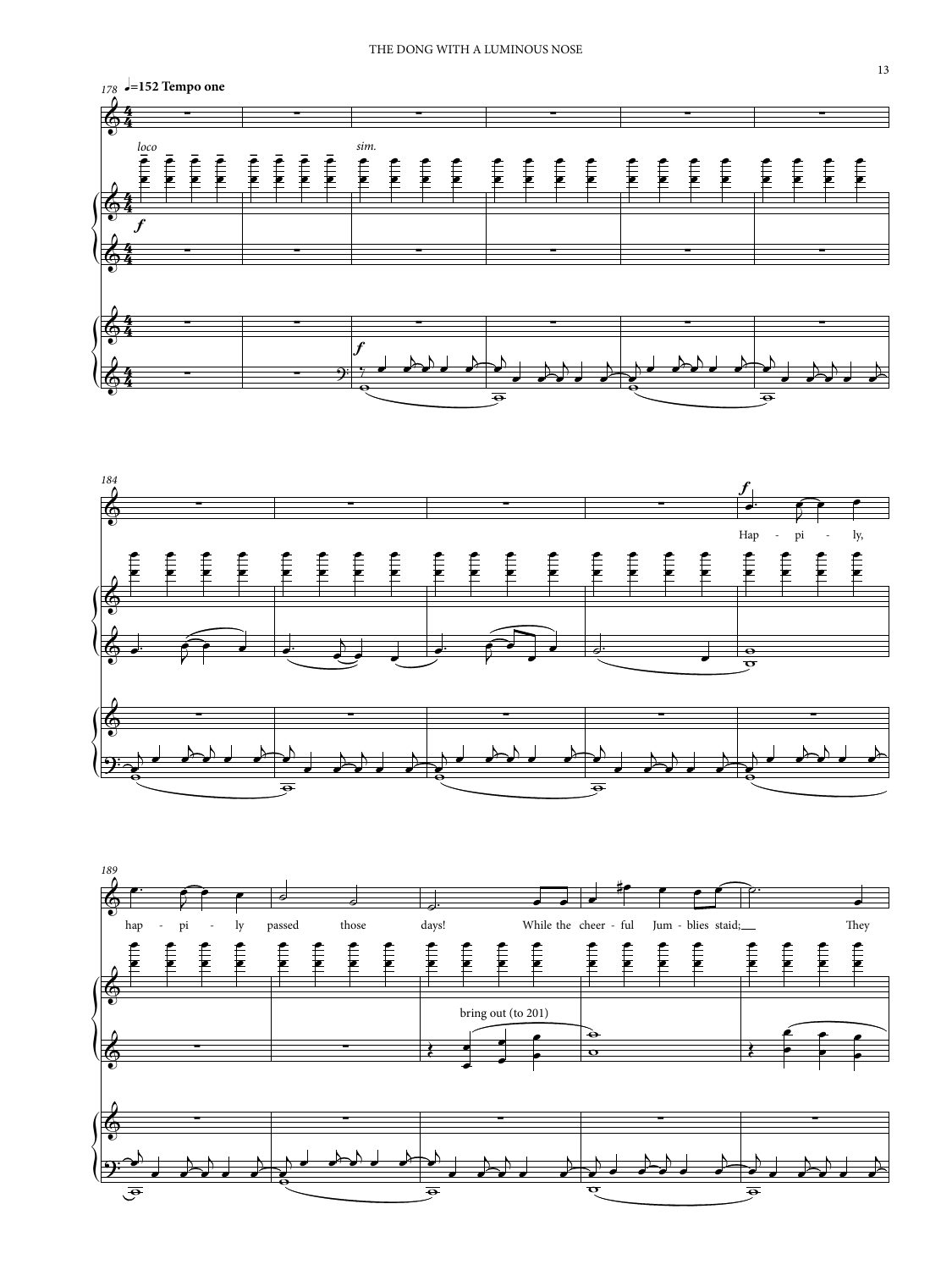



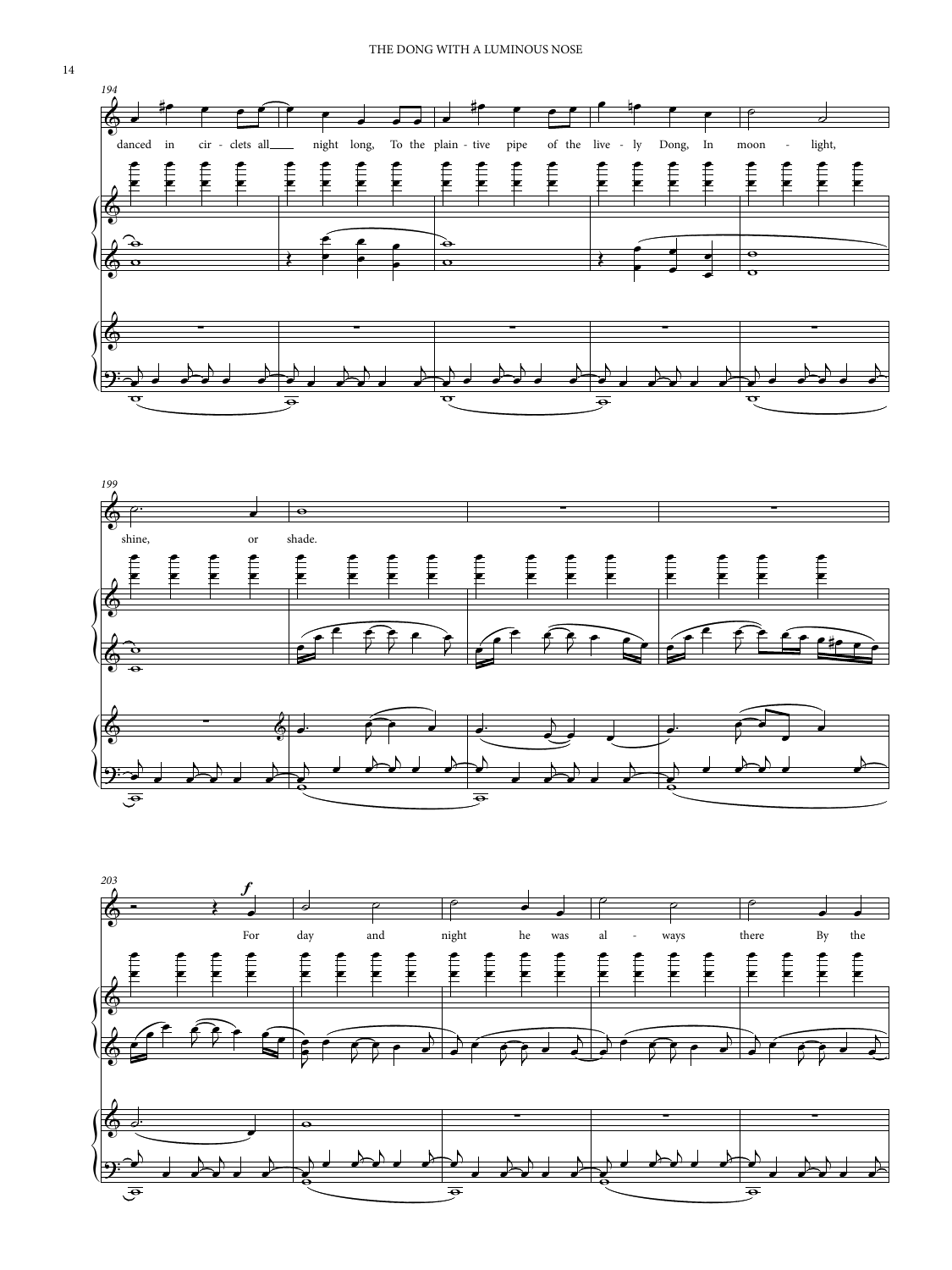



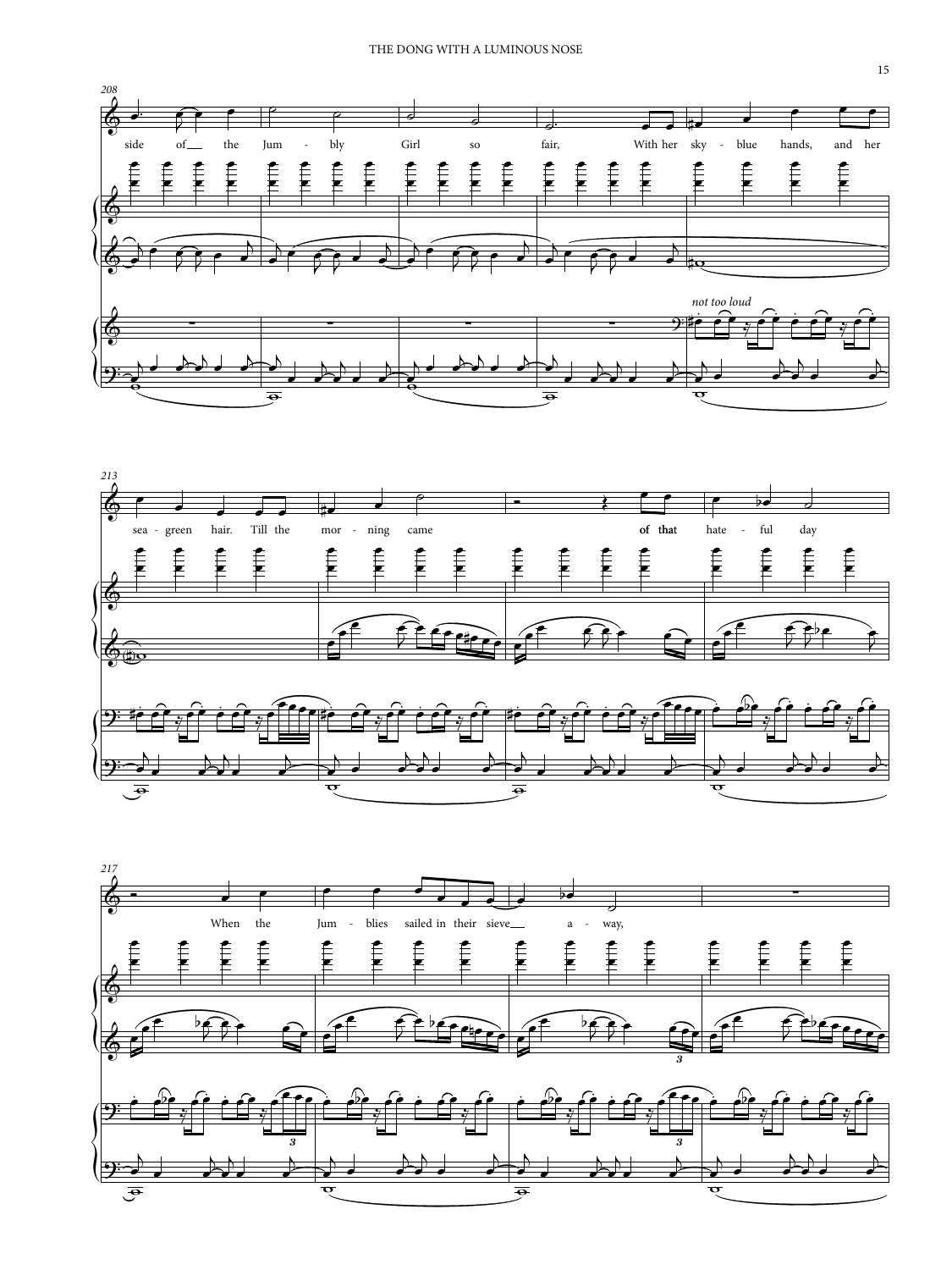



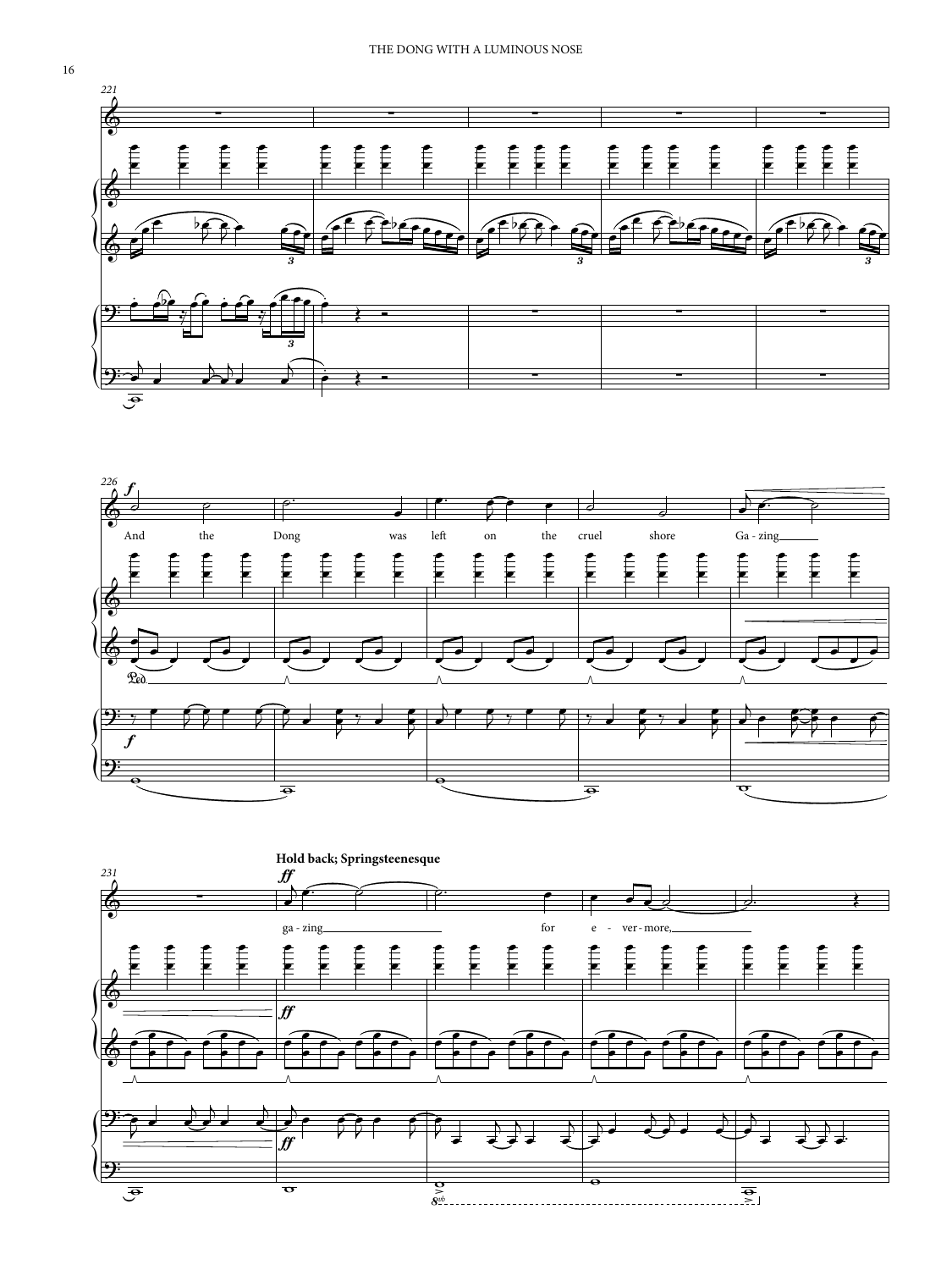



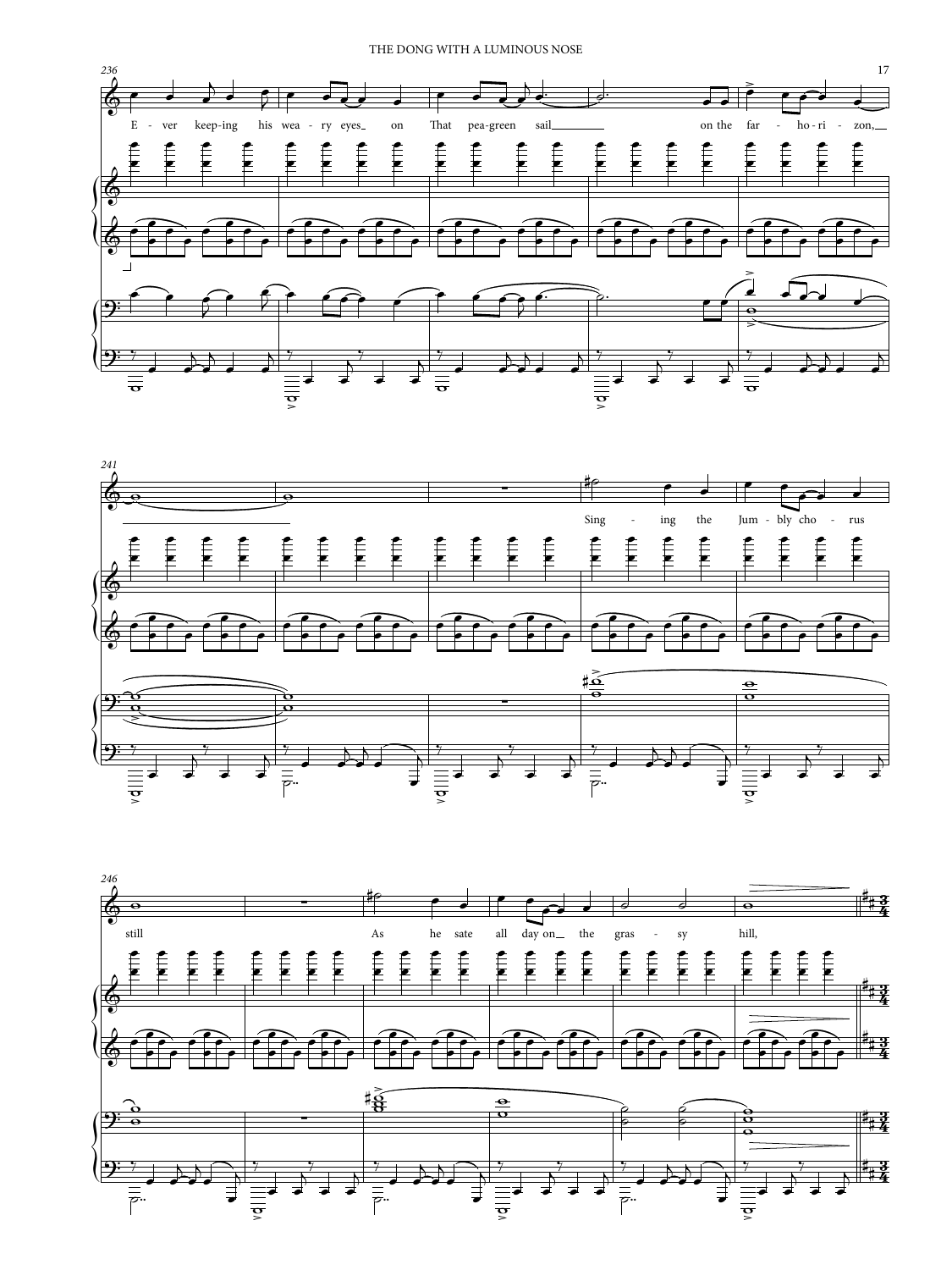

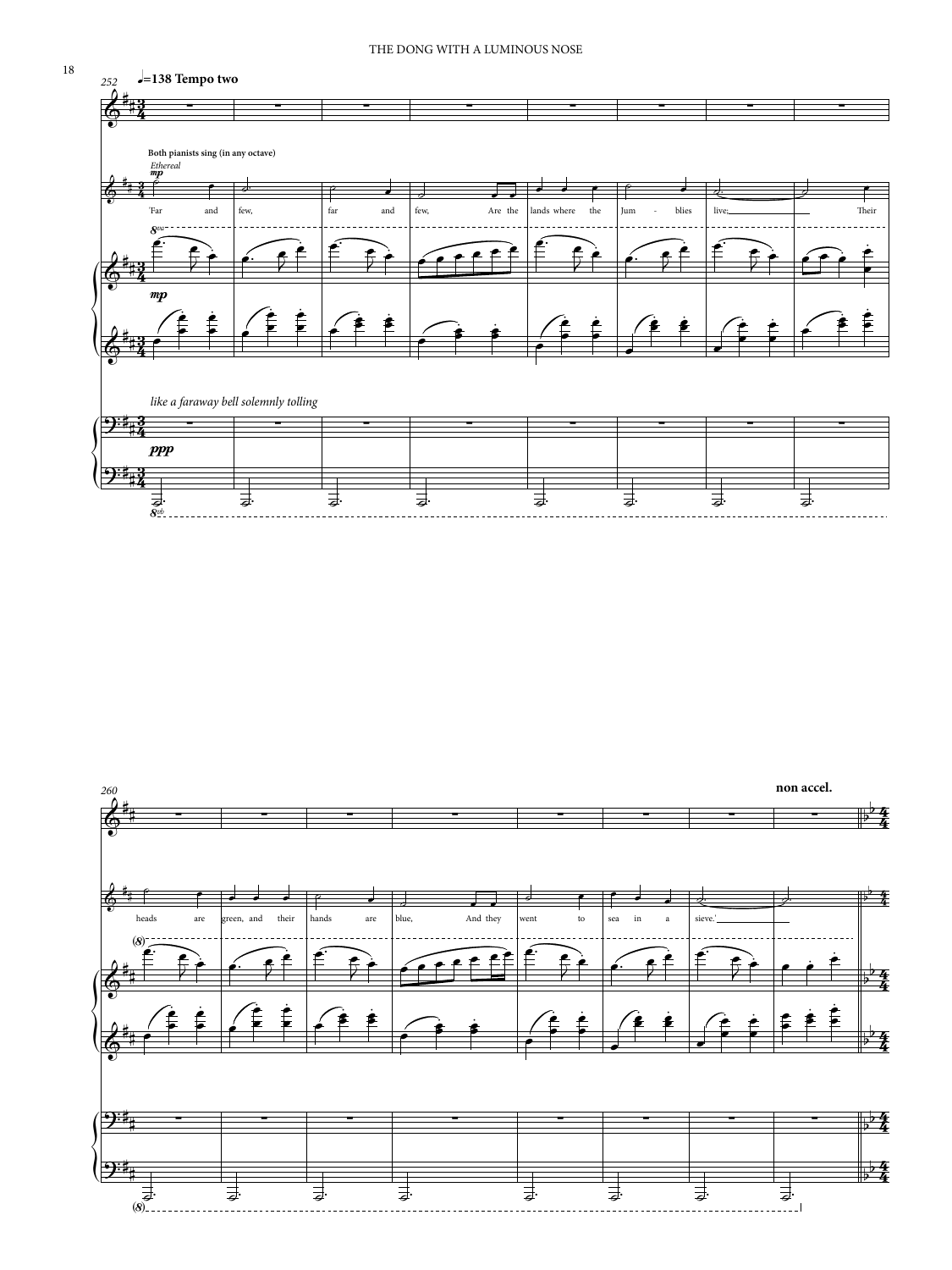



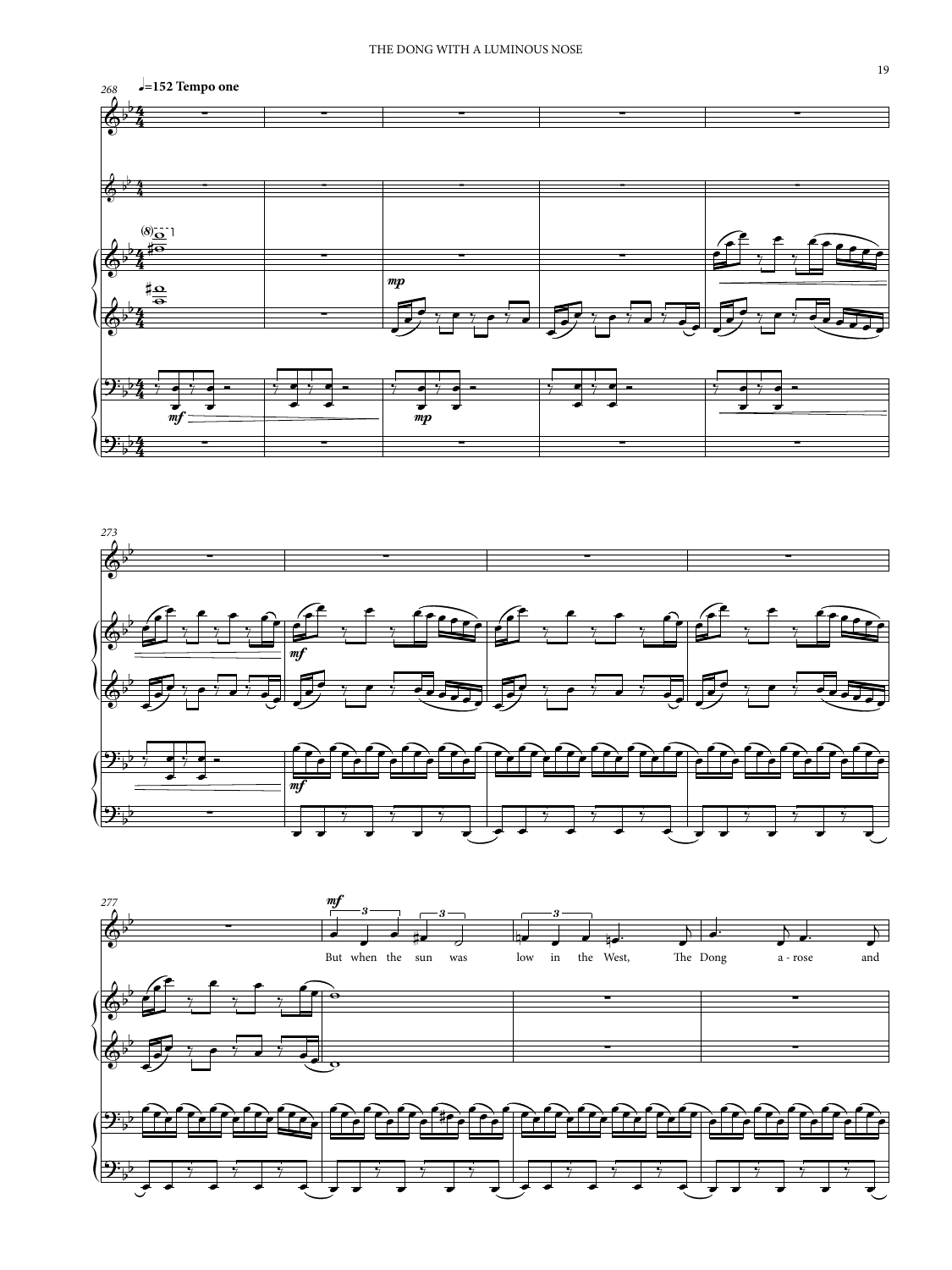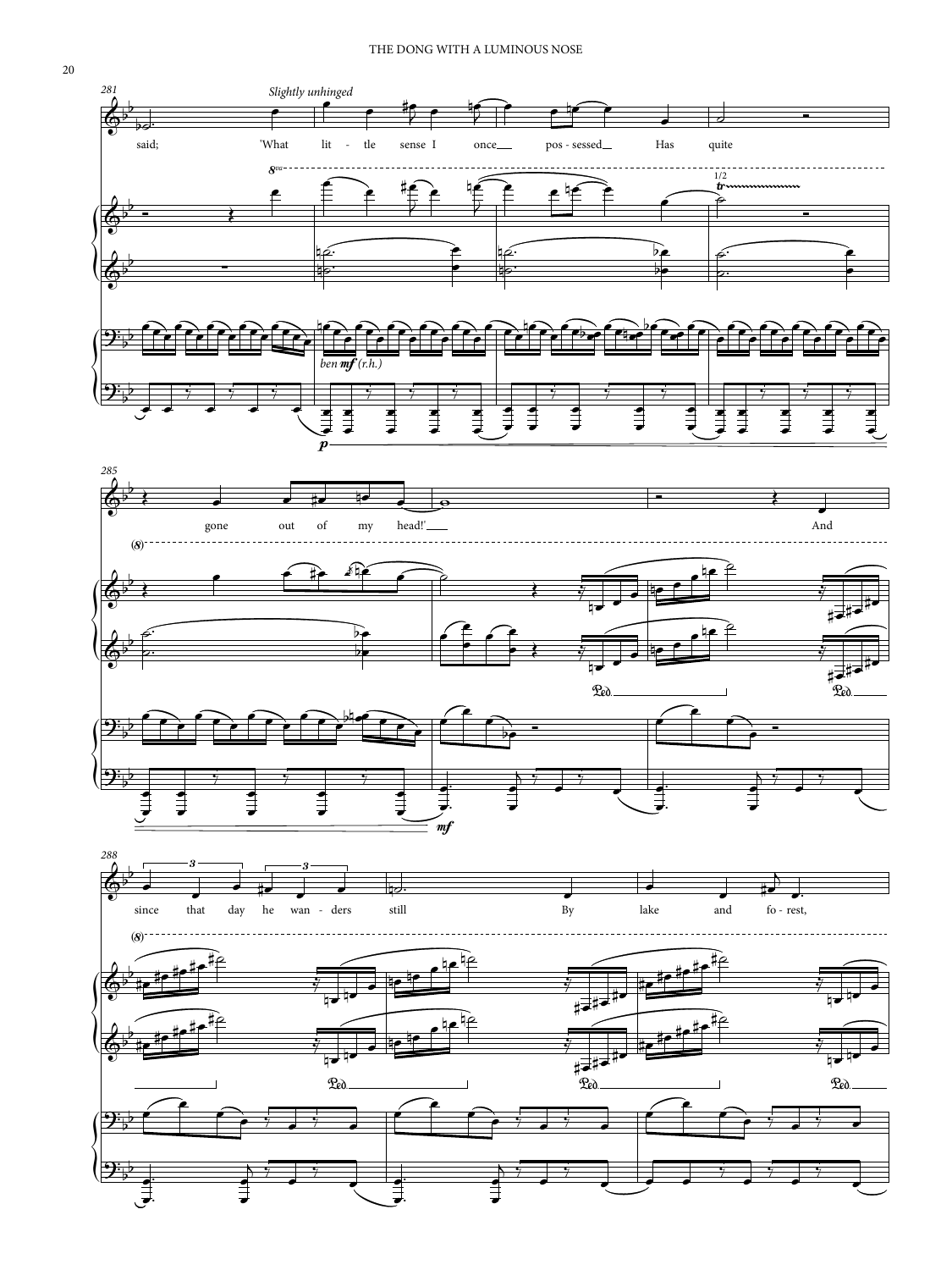



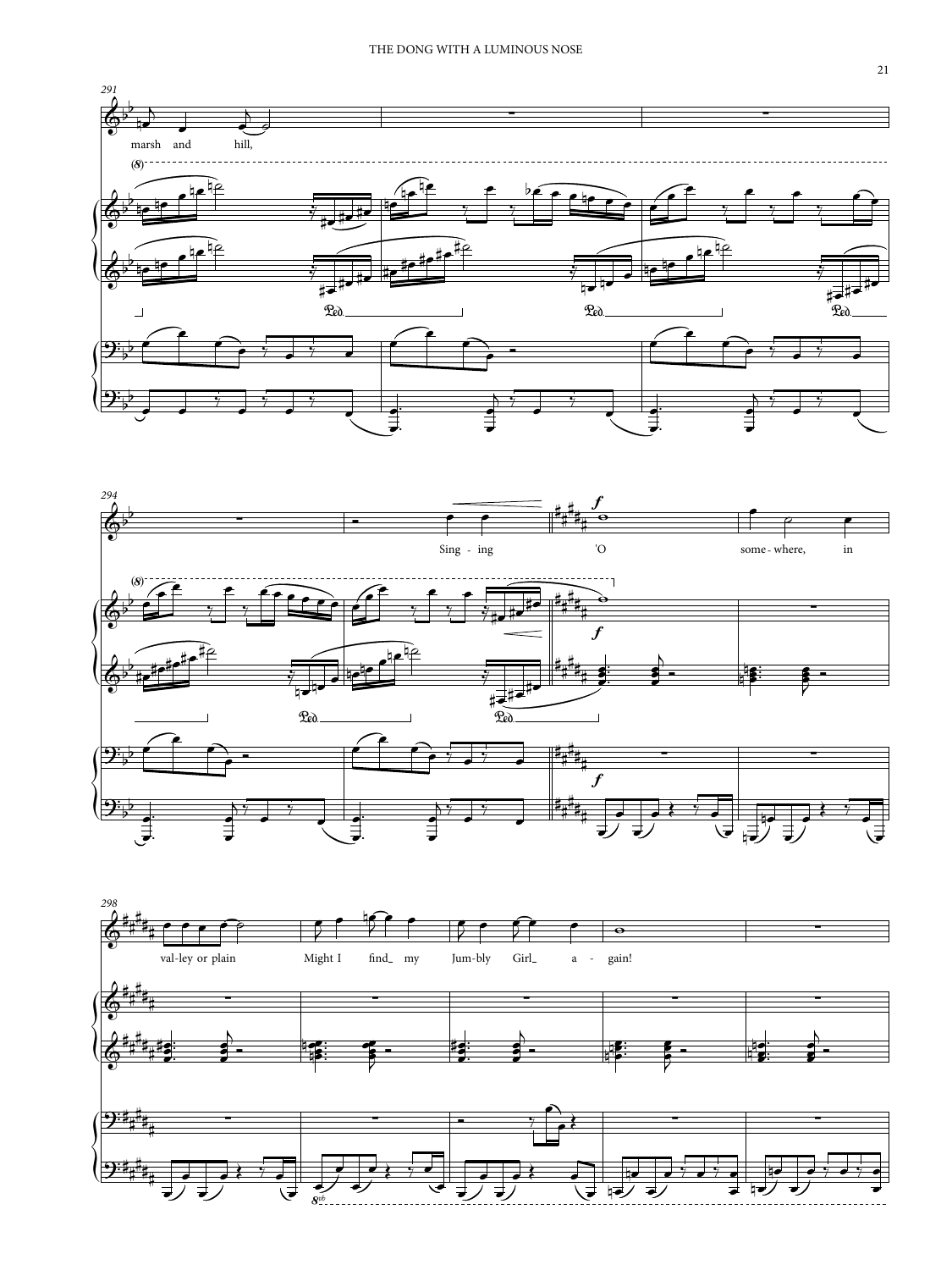





 $22\,$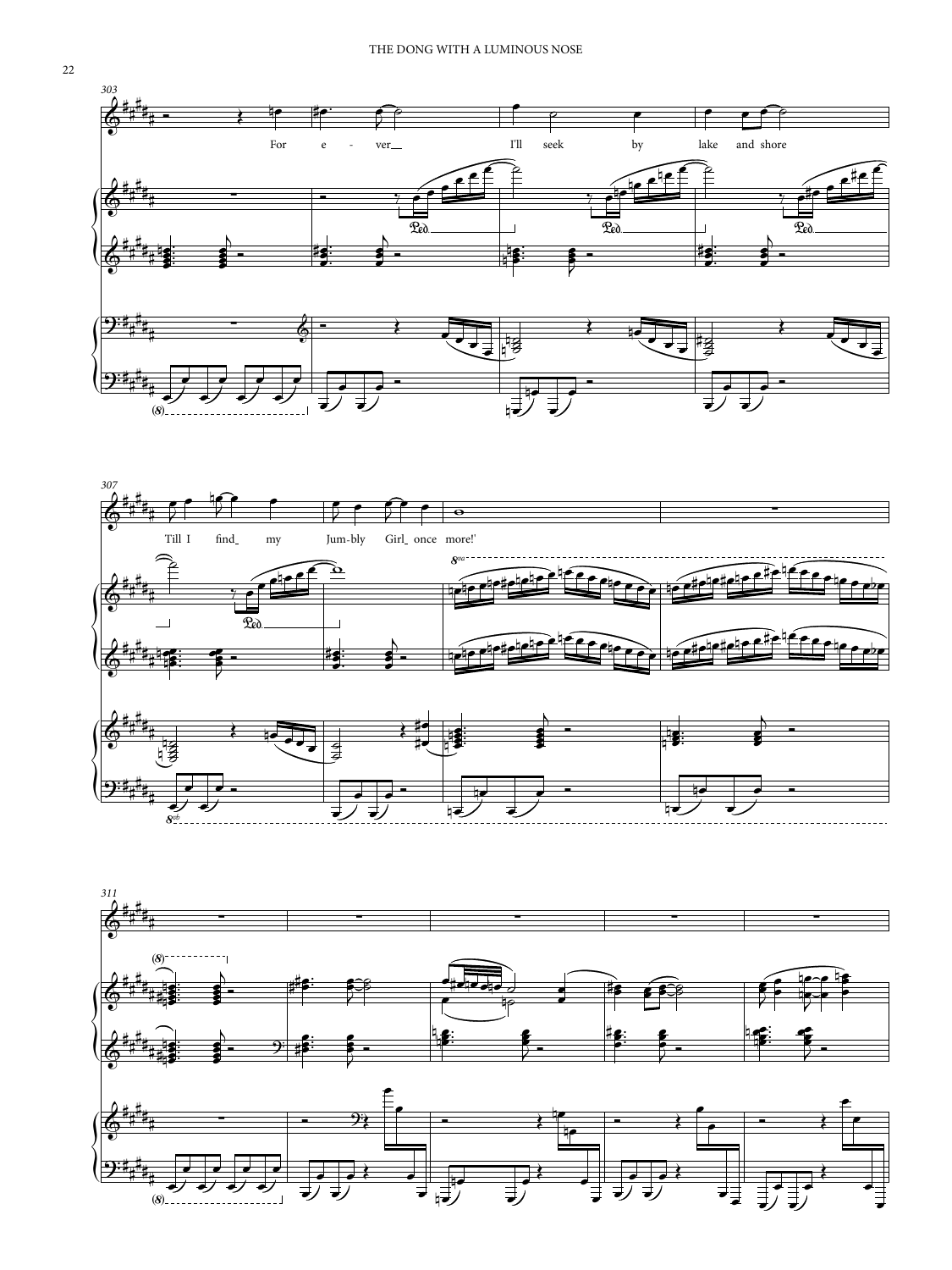



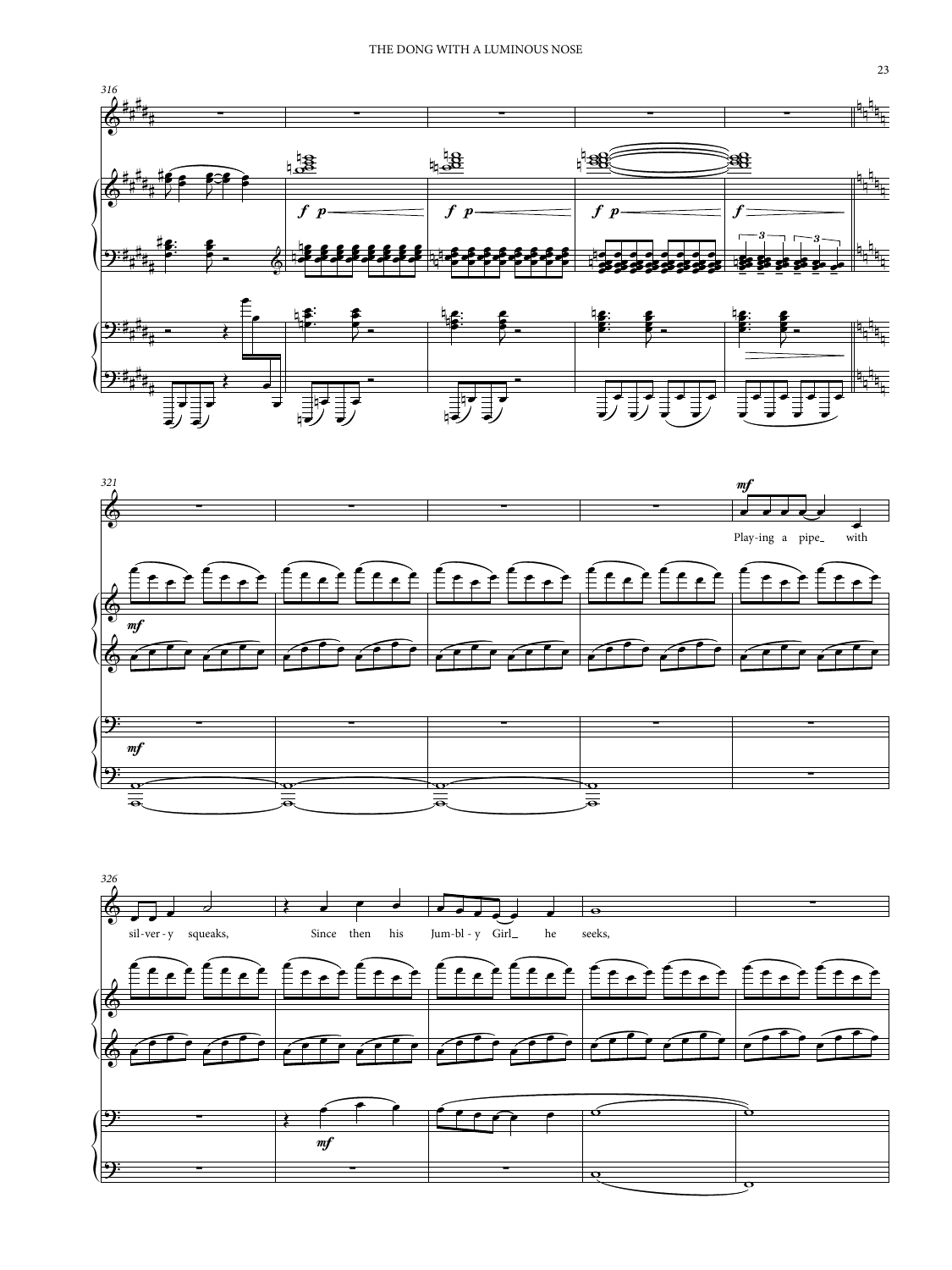



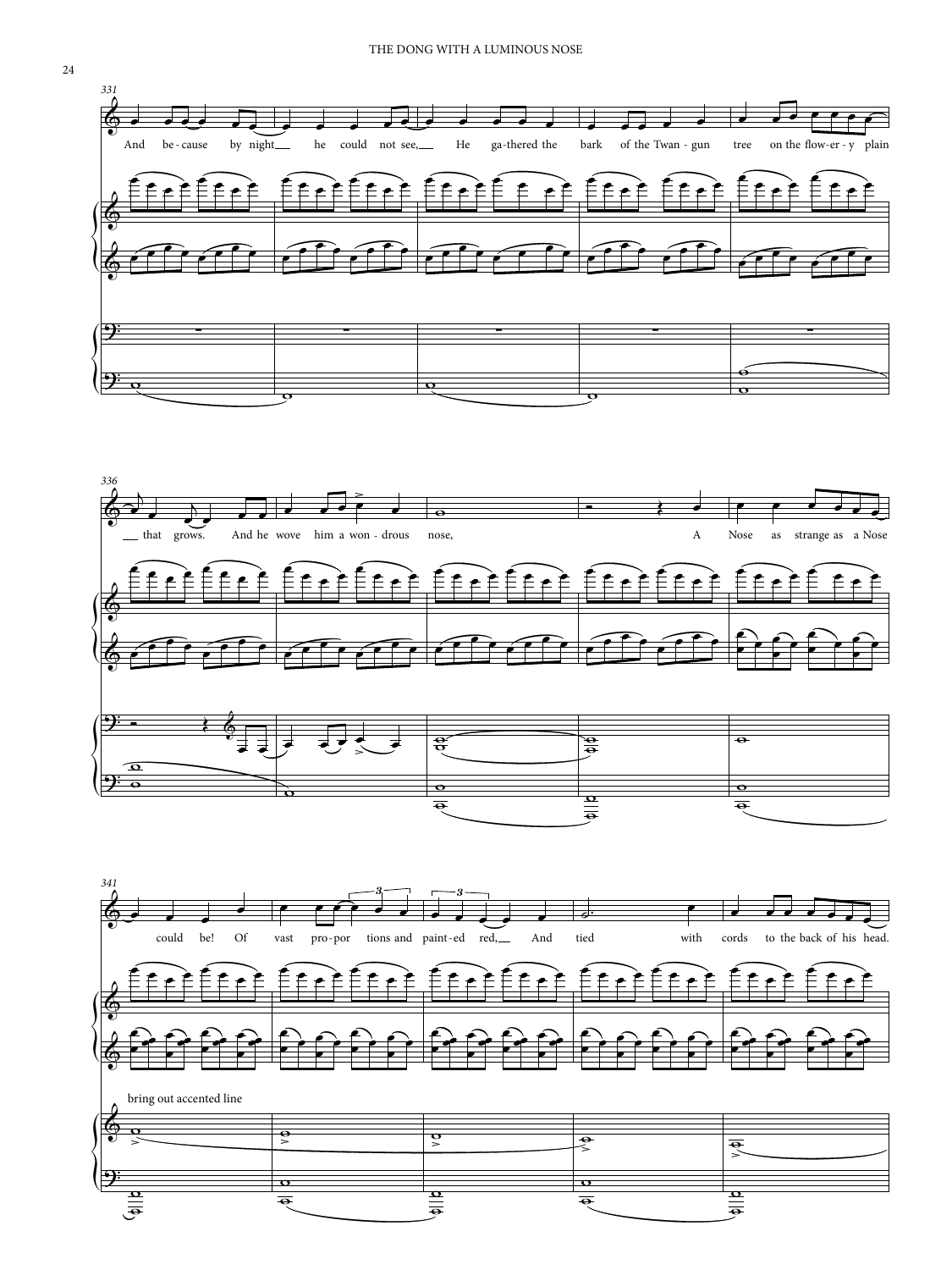



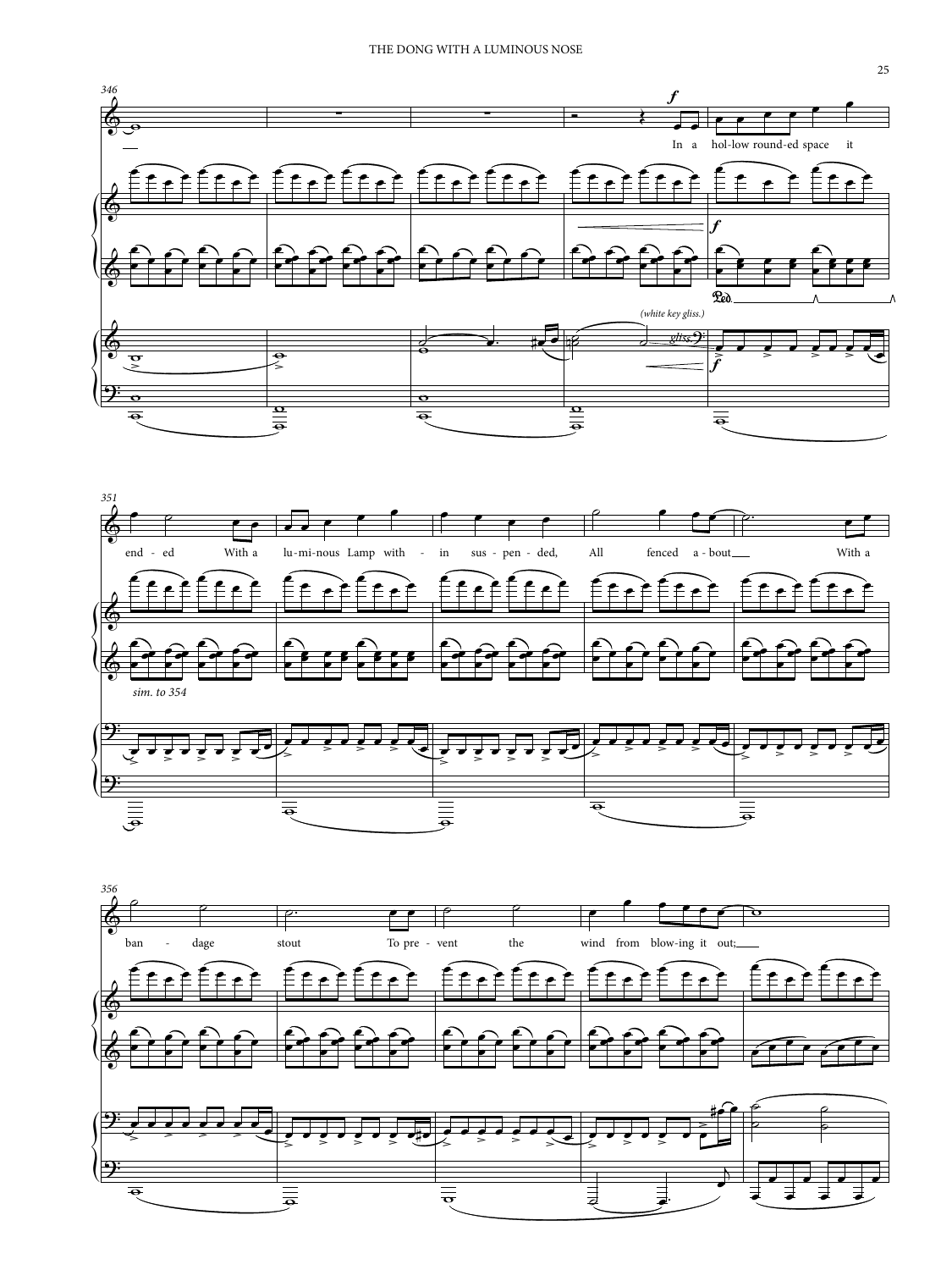



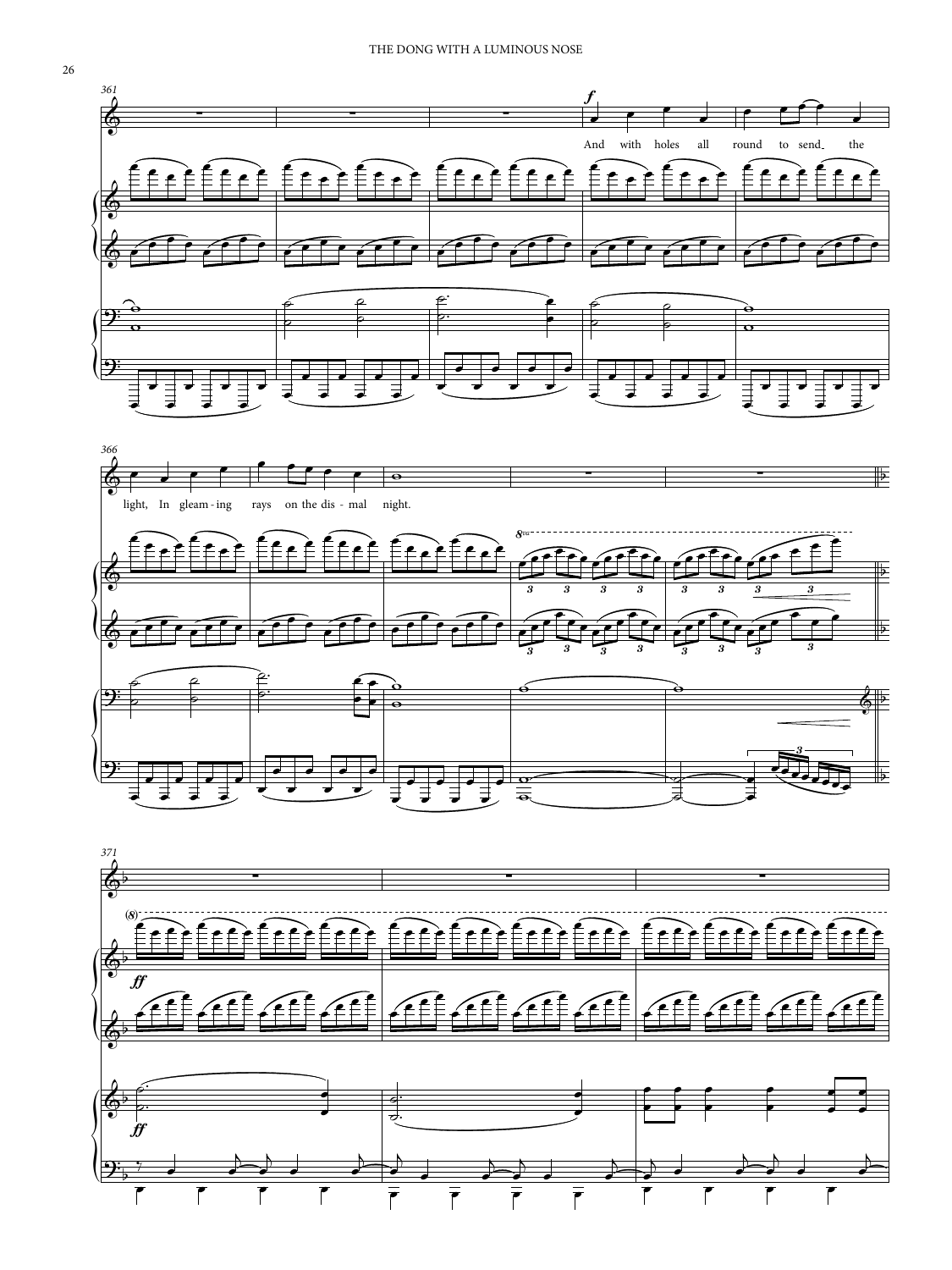



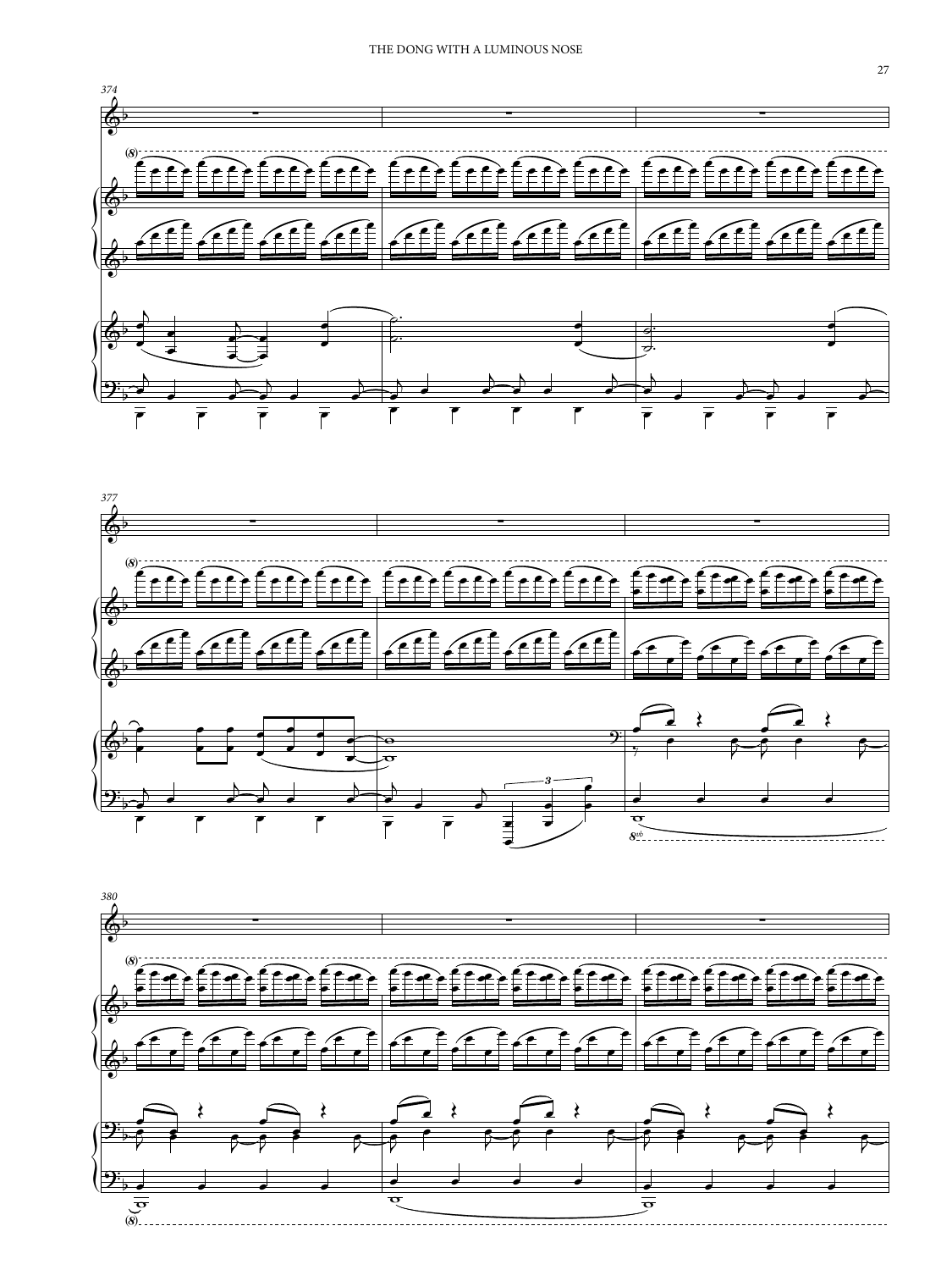



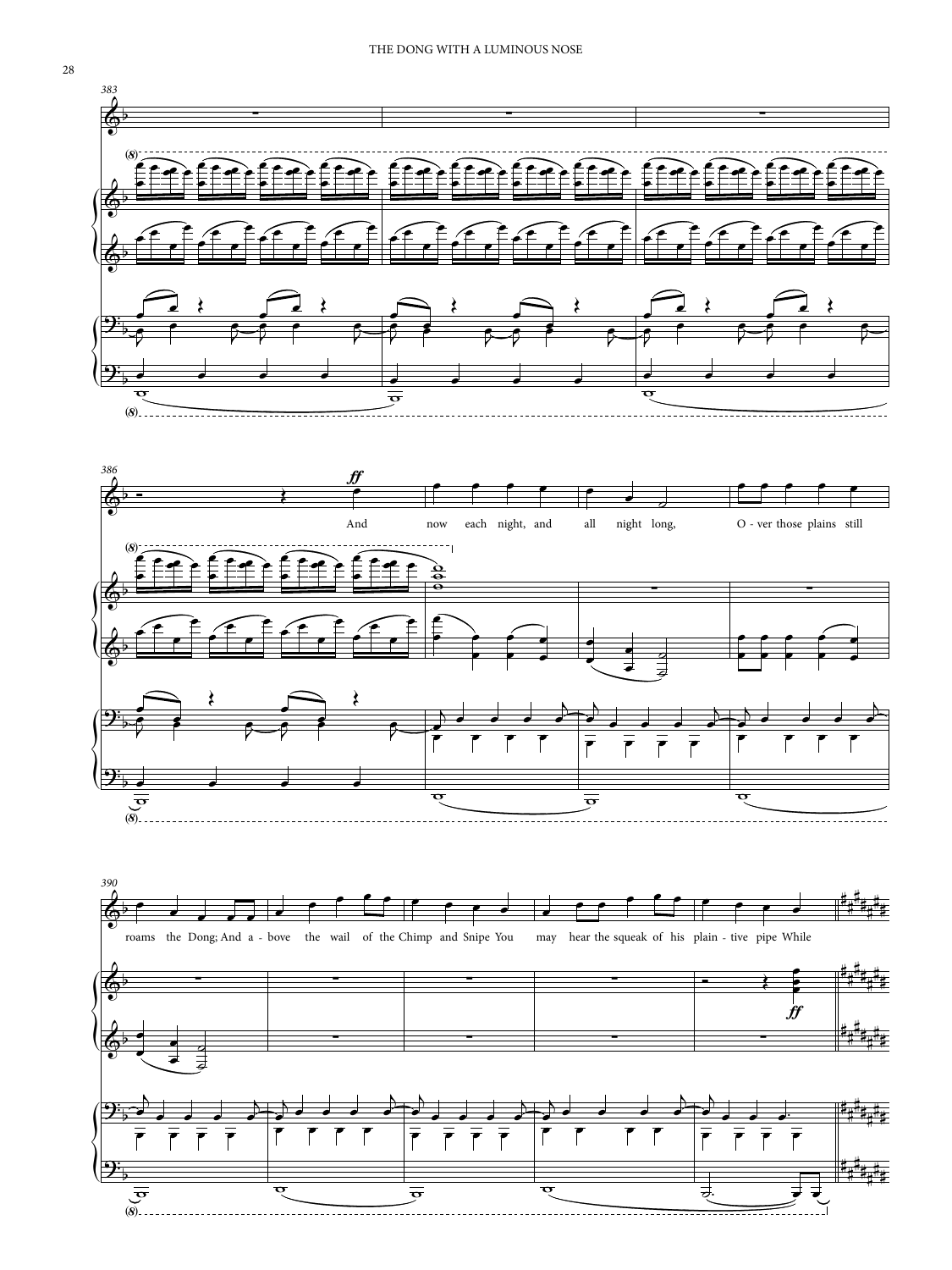



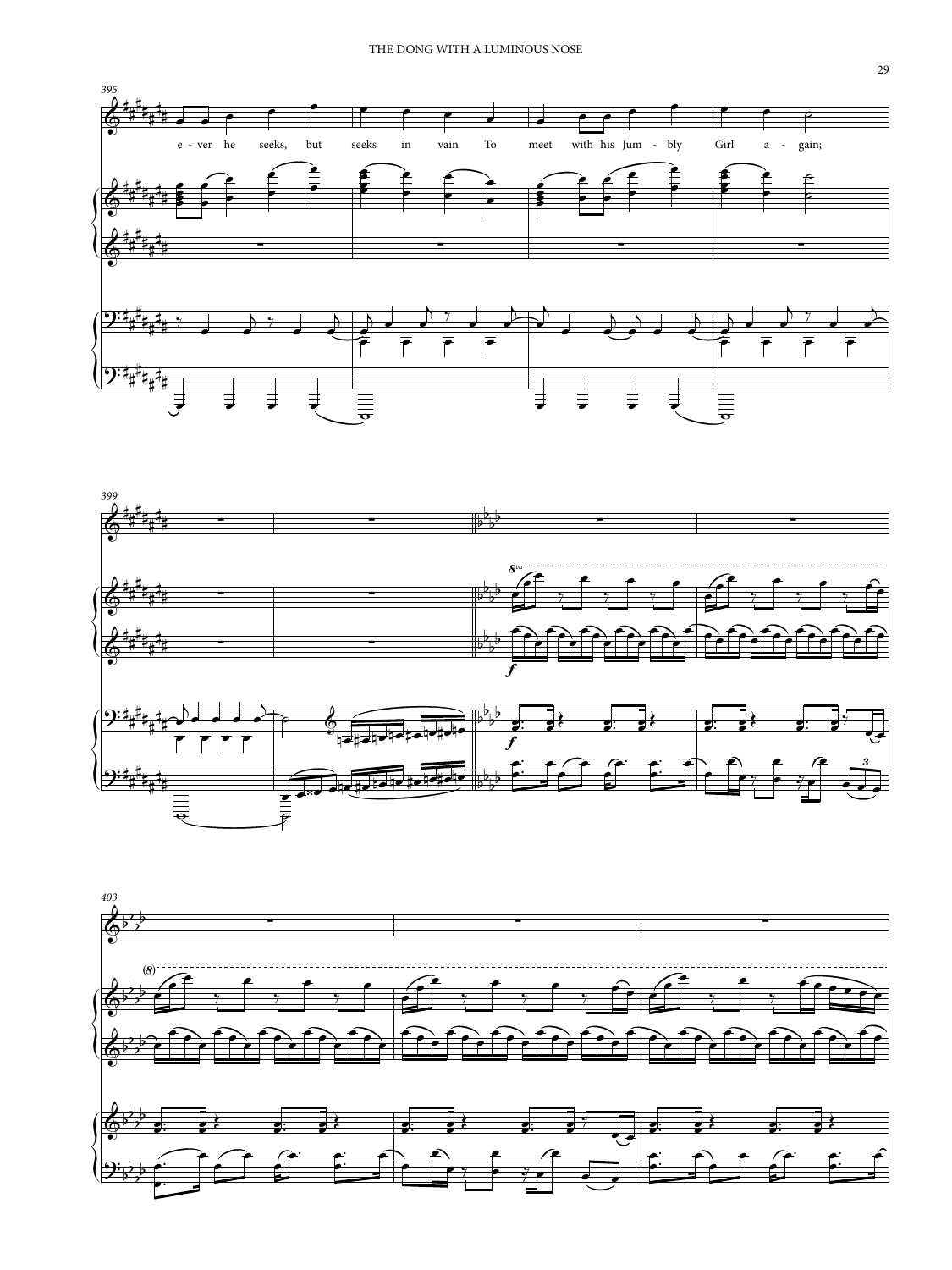



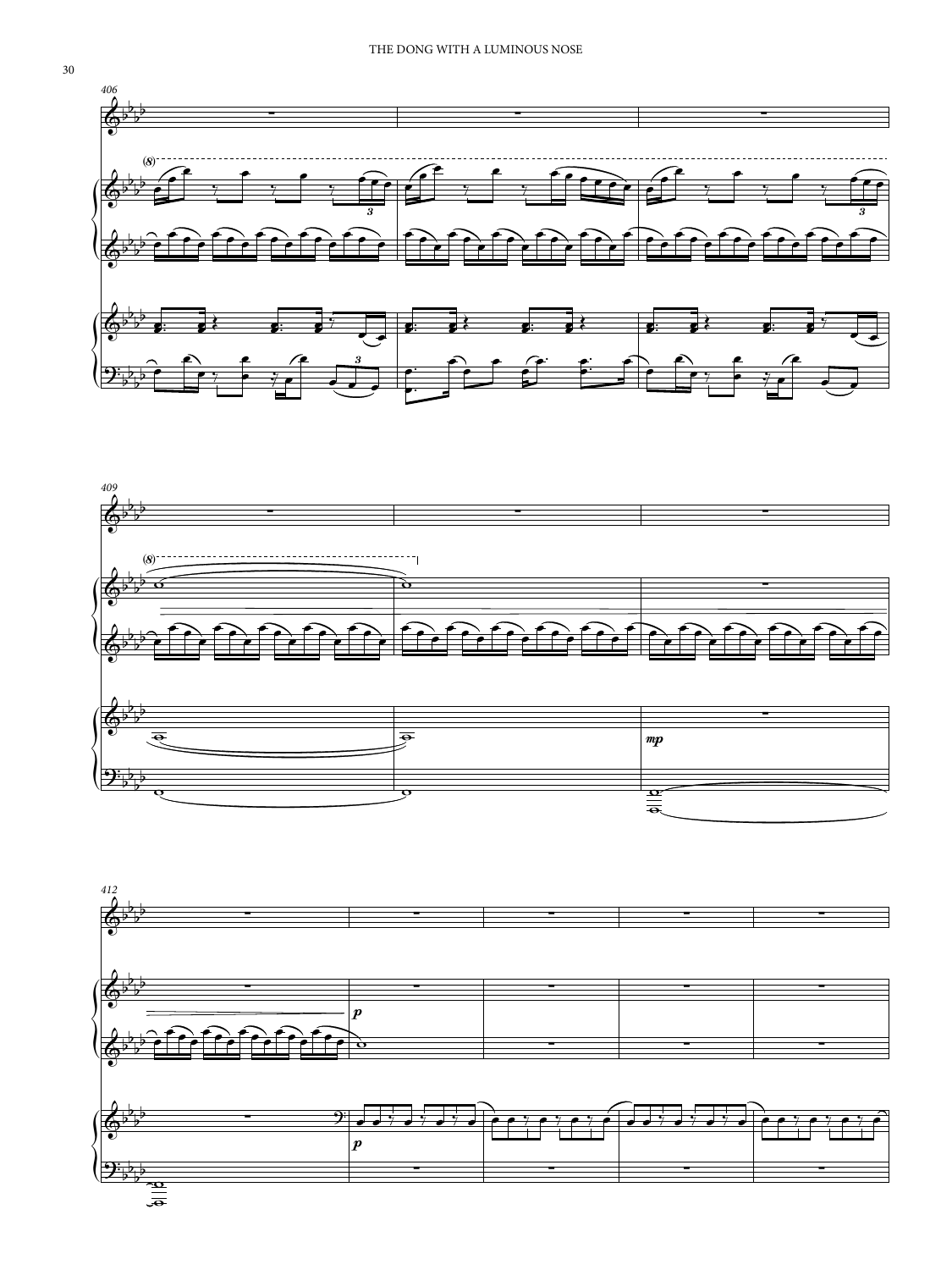



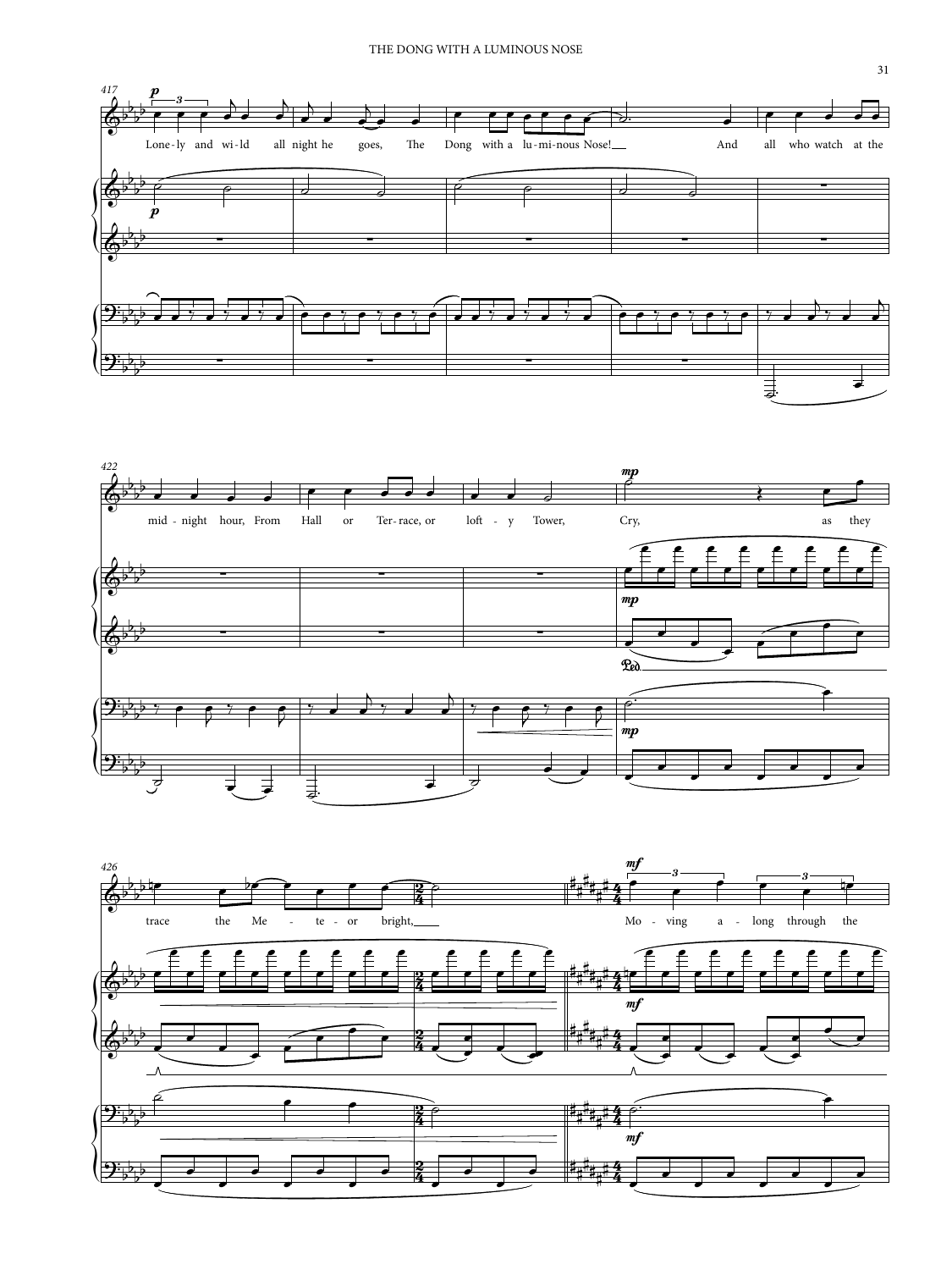



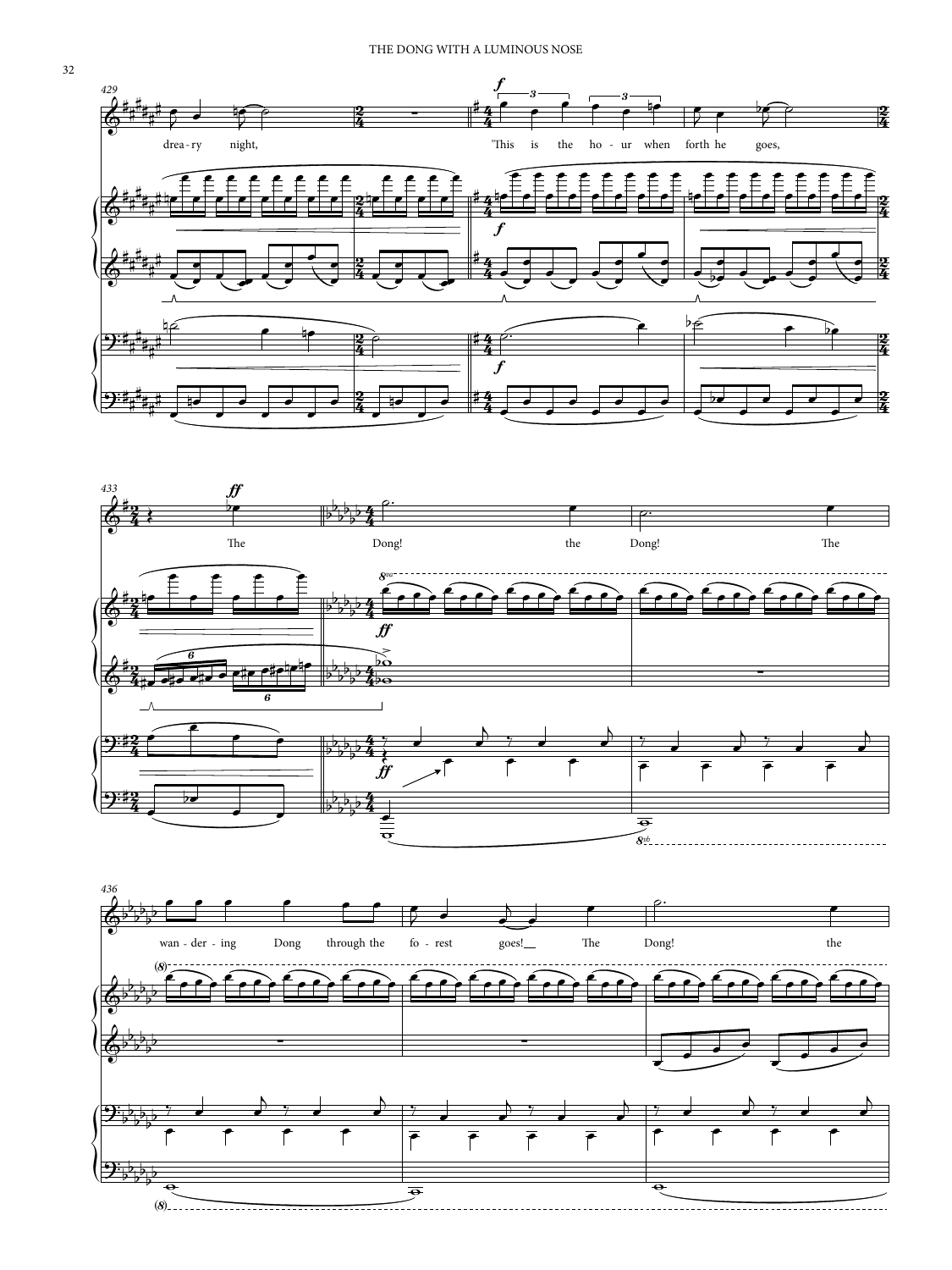